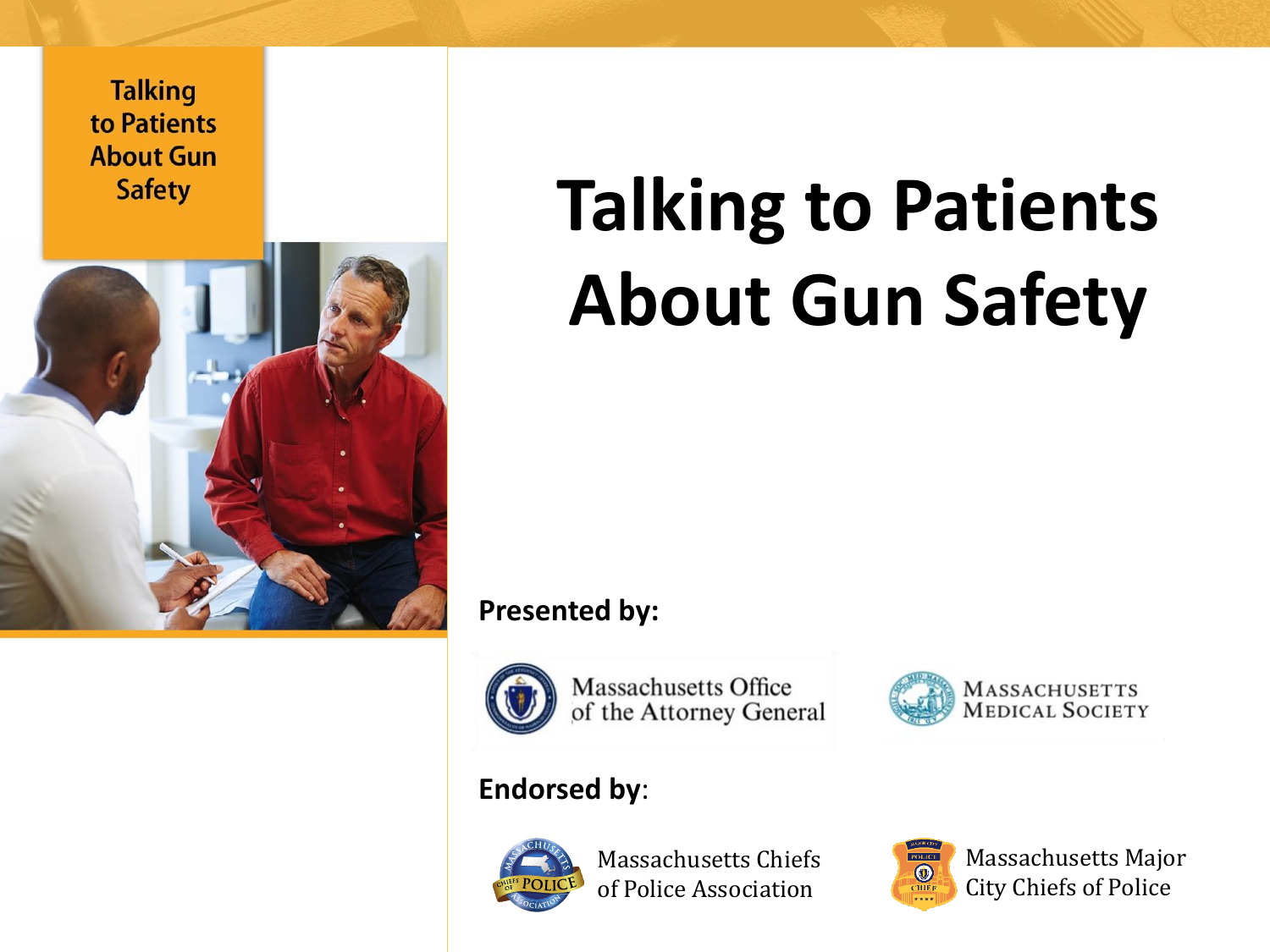### Presented By:



Thea James, MD, Vice President of Mission and Associate Chief Medical Officer, Boston Medical Center

Jonathan B. Miller, Esq., Chief, Public Protection and Advocacy Bureau, Office of Attorney General Maura Healey





Charles A. Morris, MD, MPH, Associate Chief Medical Officer, Brigham and Women's Hospital



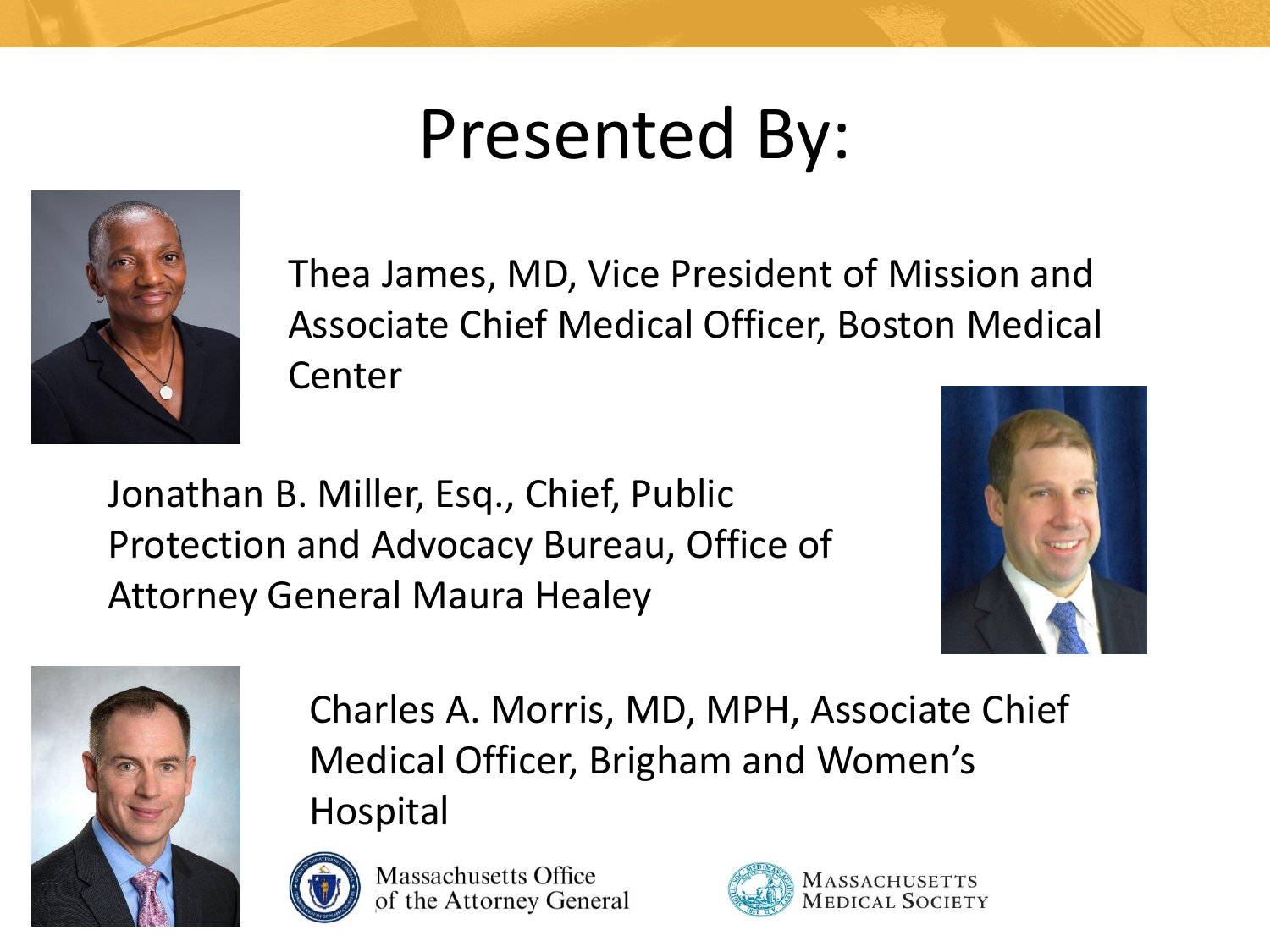#### CME Overview

- 1. Firearm Safety and Public Health
- 2. Laws Concerning Gun Ownership
- 3. Practical Advice for Patients
- 4. Guidance on Patient Privacy
- 5. How to Begin the Conversation
- 6. Clinical Scenarios



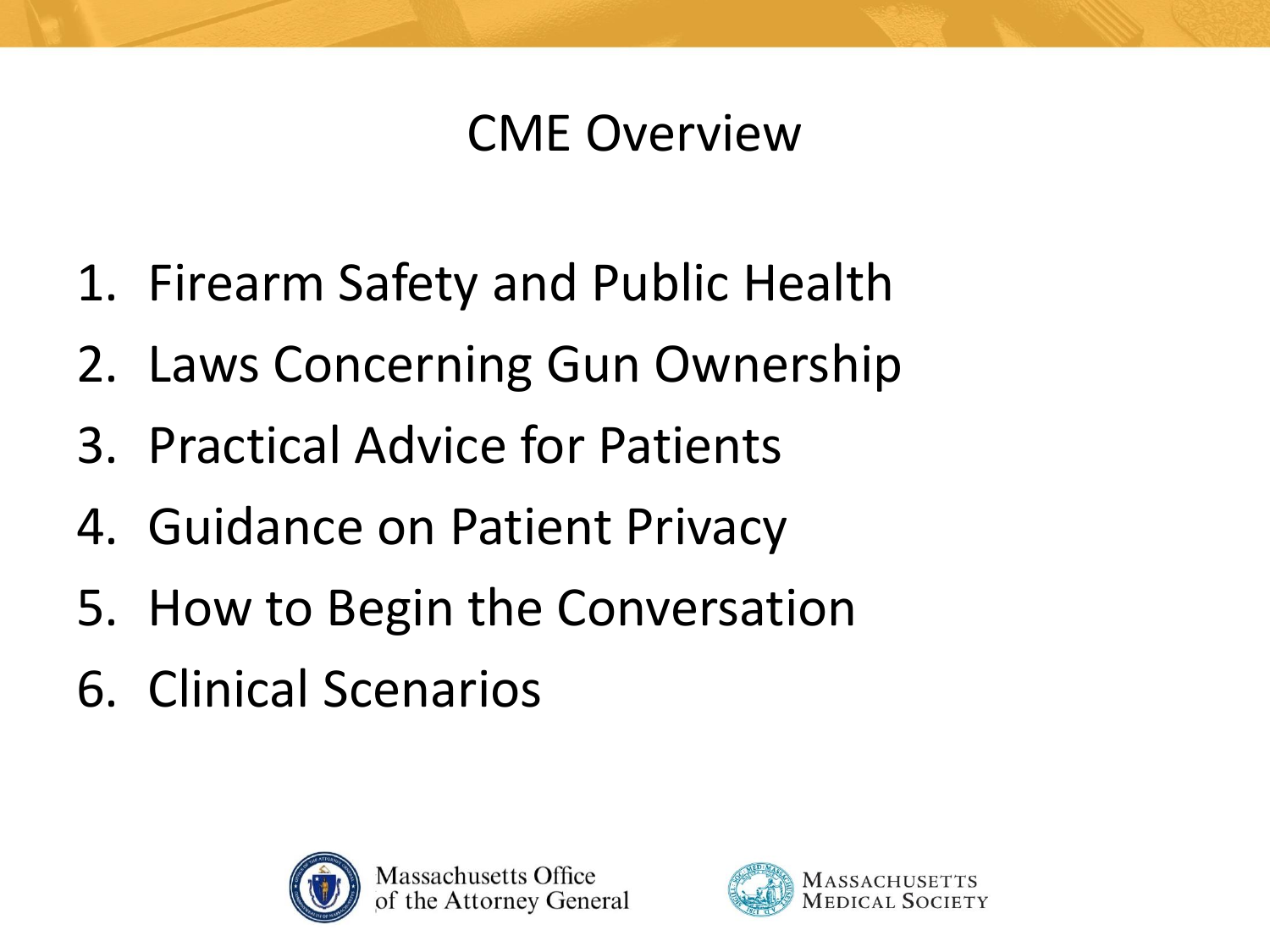#### **Gun Owners Are Serious About Safety**

Most gun owners take their responsibilities very seriously

- Knowledgeable about their weapons
- Committed to gun safety
- Diligent about safe storage



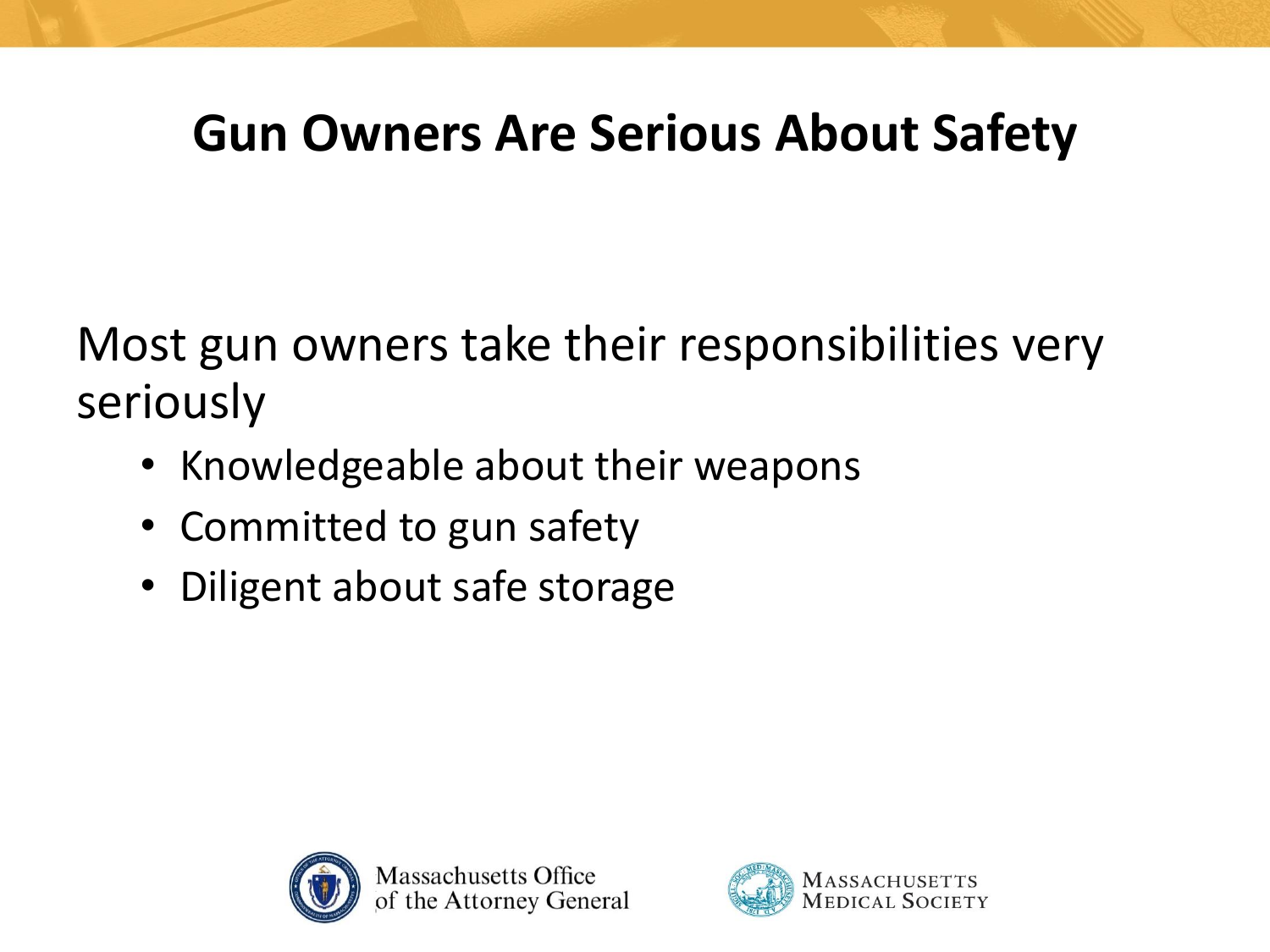### **Why Individuals Own Firearms**

- Self-protection/defense (63%)
- Hunting (40%)
- Sporting use/target shooting (28%)
- Collection (34%)



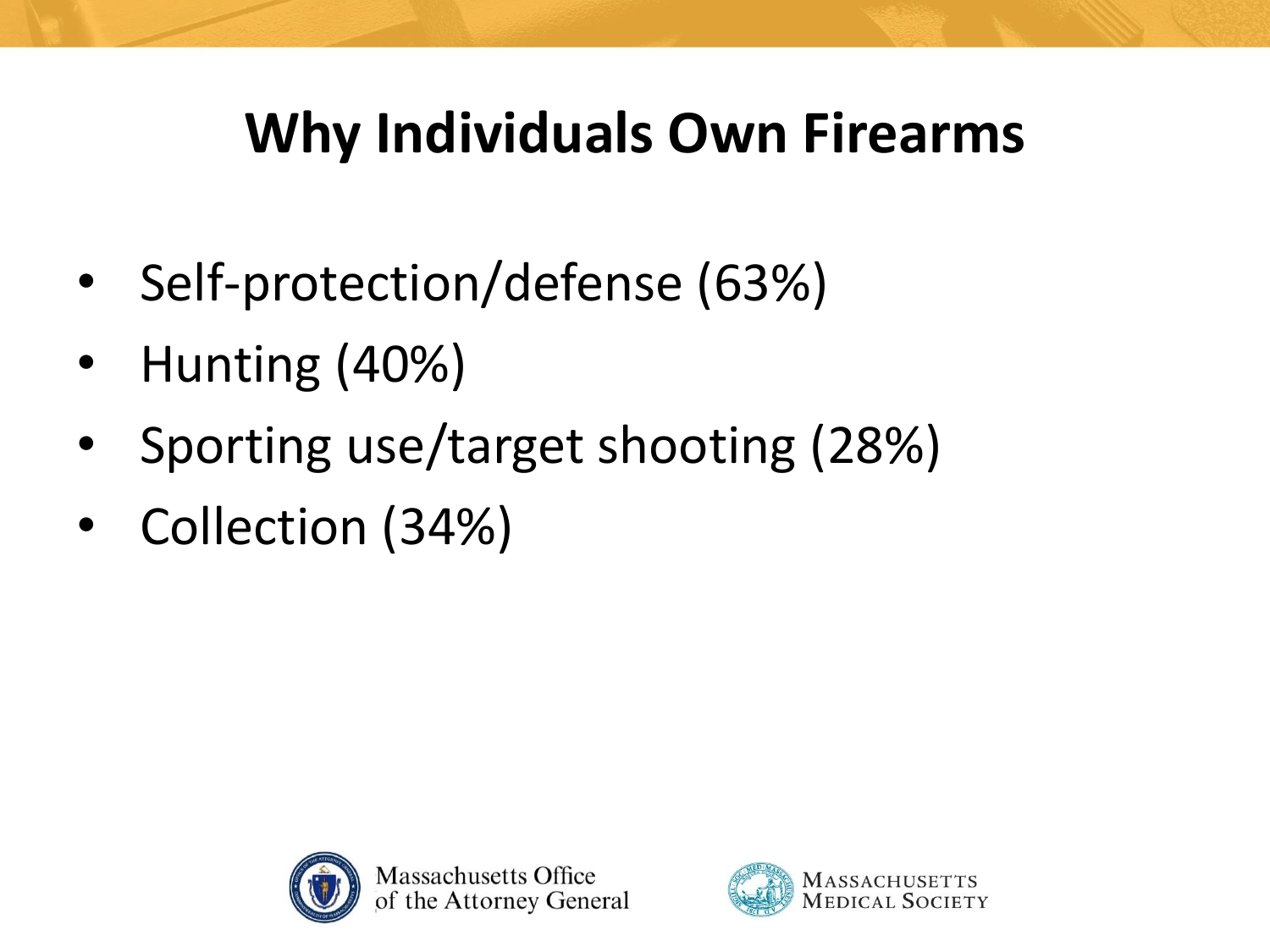#### **Firearm Safety is a Public Health Issue**

Every day, 91 Americans are killed by guns

- Approximately 33,000 per year
- Car accidents cause similar numbers of deaths each year

If all gun deaths are grouped together, they would be ranked 13th for causes of death nationally



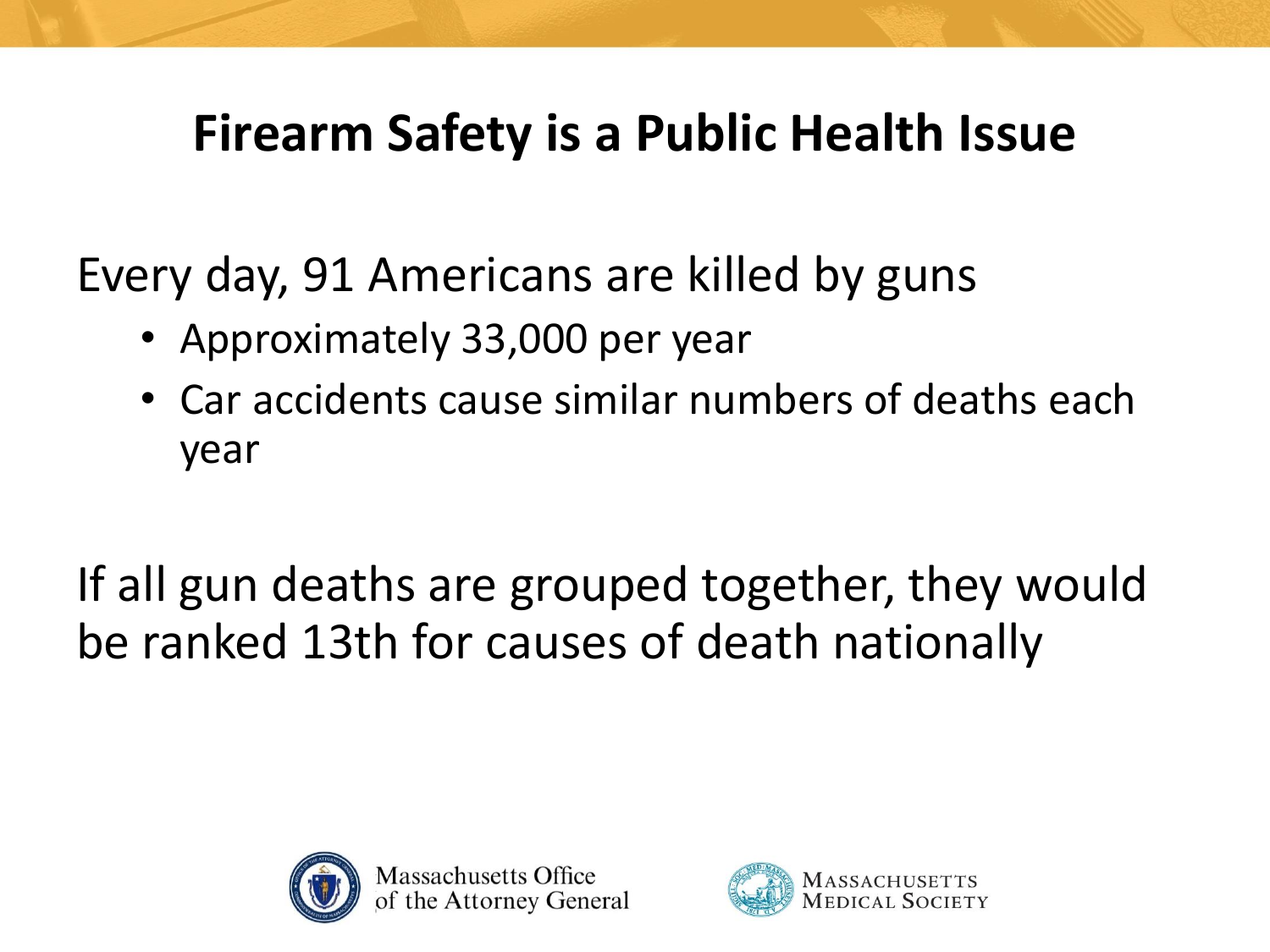#### **Firearm Safety is a Public Health Issue**

**Child Protection**: Every day, 7 children or teens are killed with guns

**Domestic Violence**: Every month, 51 women are shot to death by intimate partners

**Mental Health**: More than 60% of deaths by firearm are suicides

**Racial Justice**: Guns are the leading cause of death for black males ages 15-34



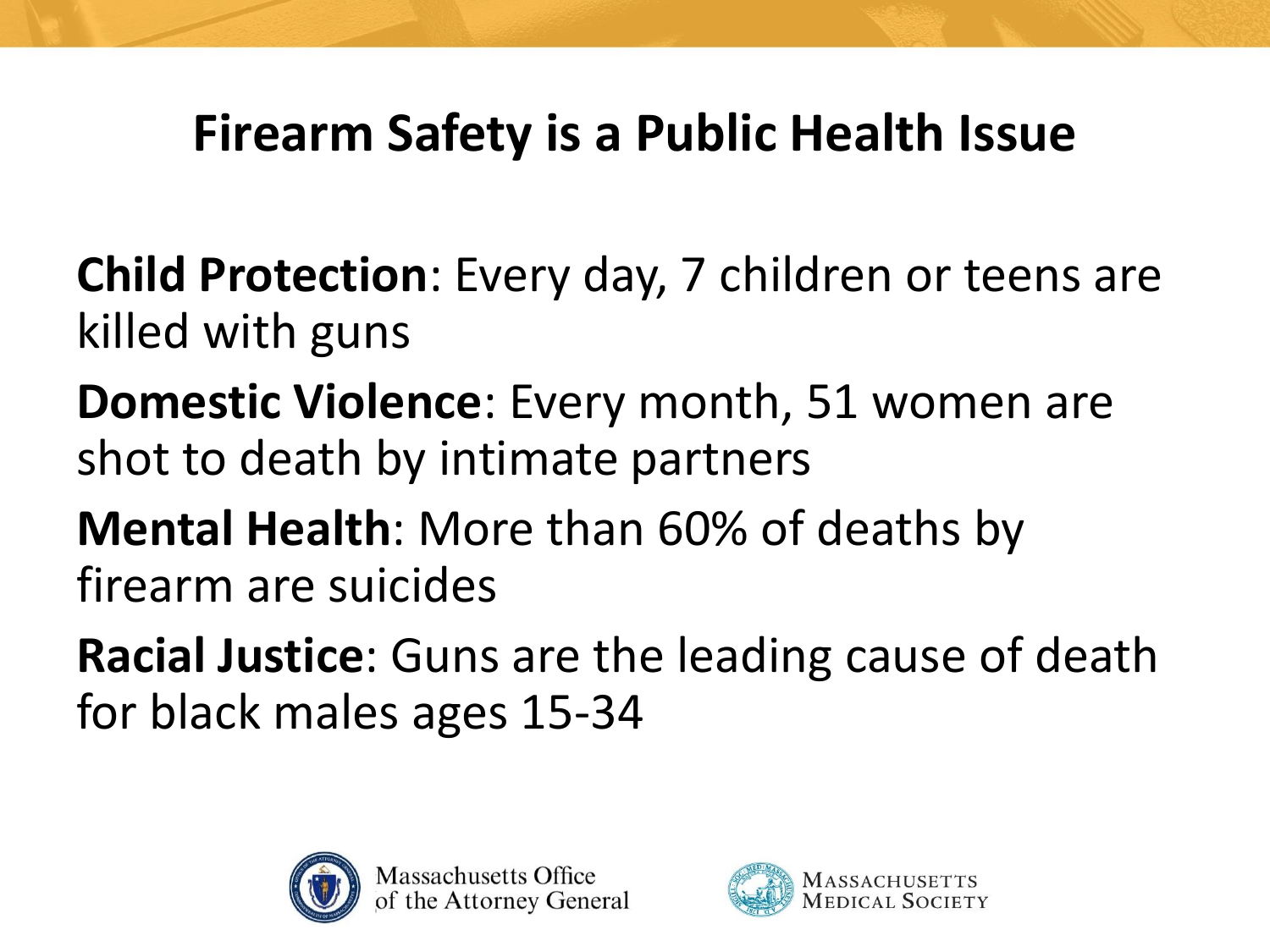### Comparing MA to the US

Massachusetts has the lowest rate of gun deaths in the country

- Approximately 3 gun-related deaths per 100,000 residents
- Approximately 11 nationwide

722 people are injured by firearms every year in Massachusetts, and 225 are killed



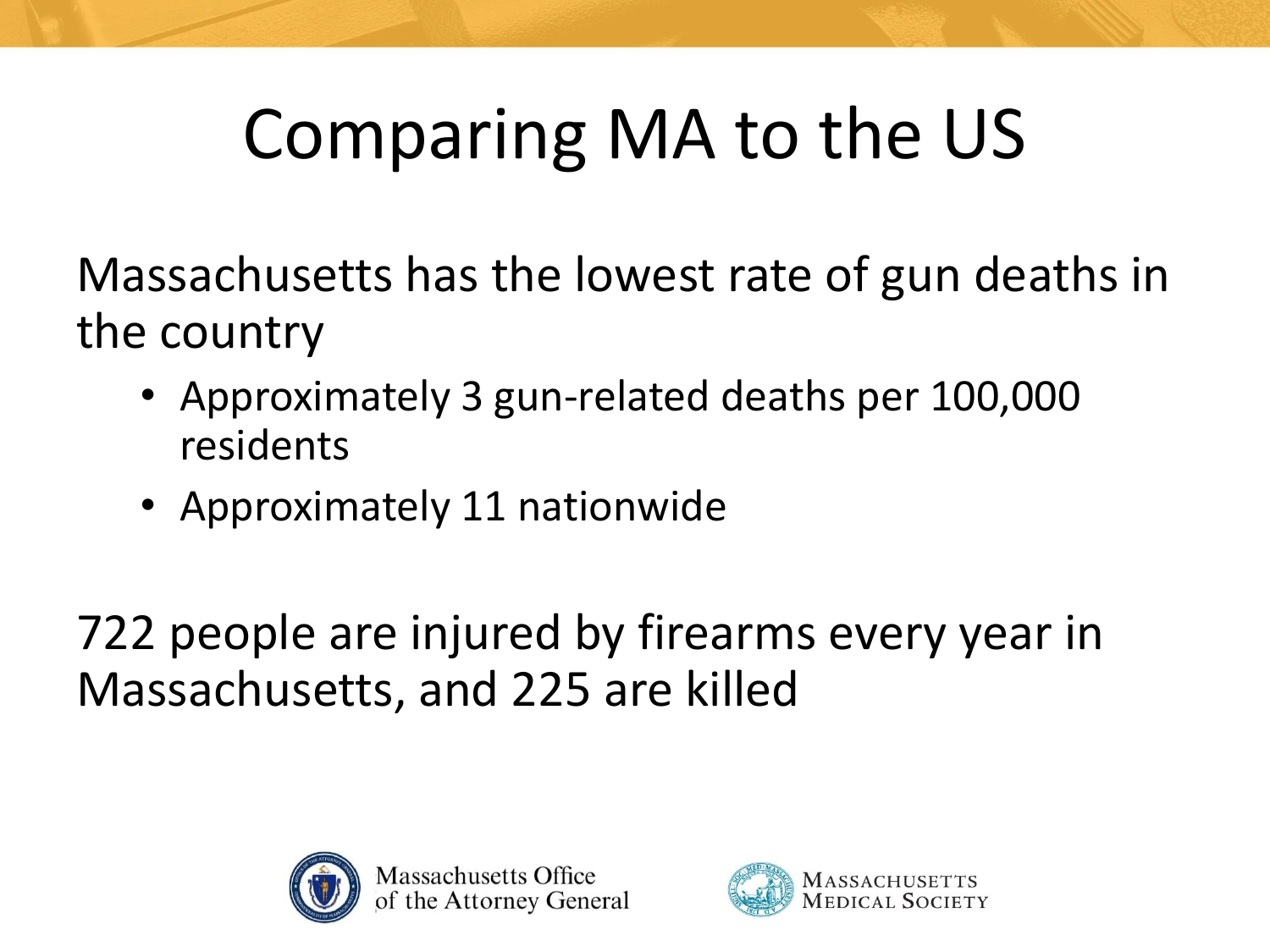#### **Why Talk to Patients About Responsible Gun Ownership?**

Physicians routinely inquire and counsel patients about health-related behaviors, conditions, and risks

Physicians have opportunity to educate patients about:

- safe storage
- household risk factors
- how to mitigate risk

This education is particularly important where increased risk factors apply



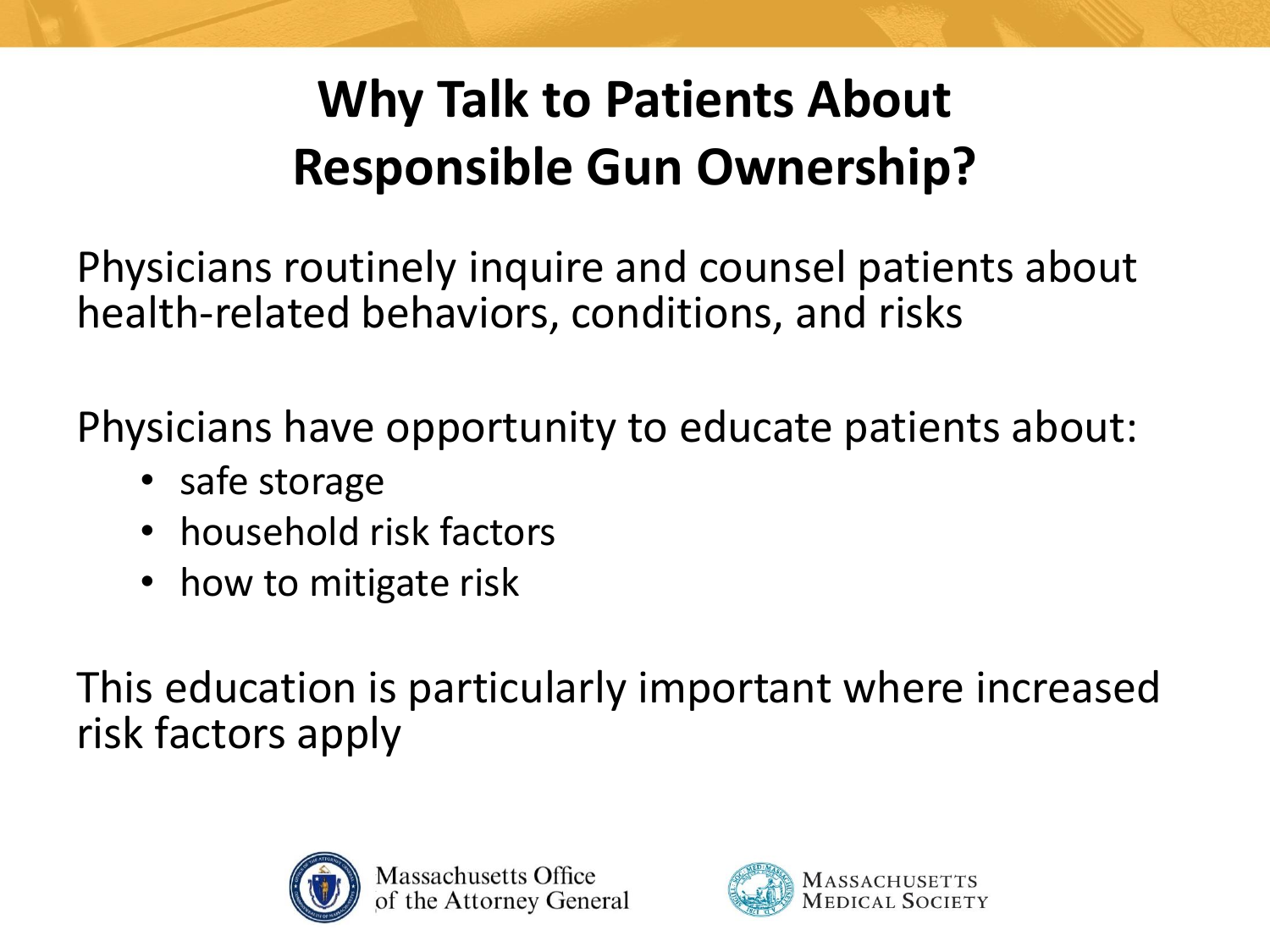#### **Barriers to Discussing Guns with Patients**

Reasons why doctors choose not to discuss firearm safety with patients:

- Time constraints
- Concerns about confrontation
- Belief that it is unlawful to inquire
- Lack of training/information about guns and gun safety



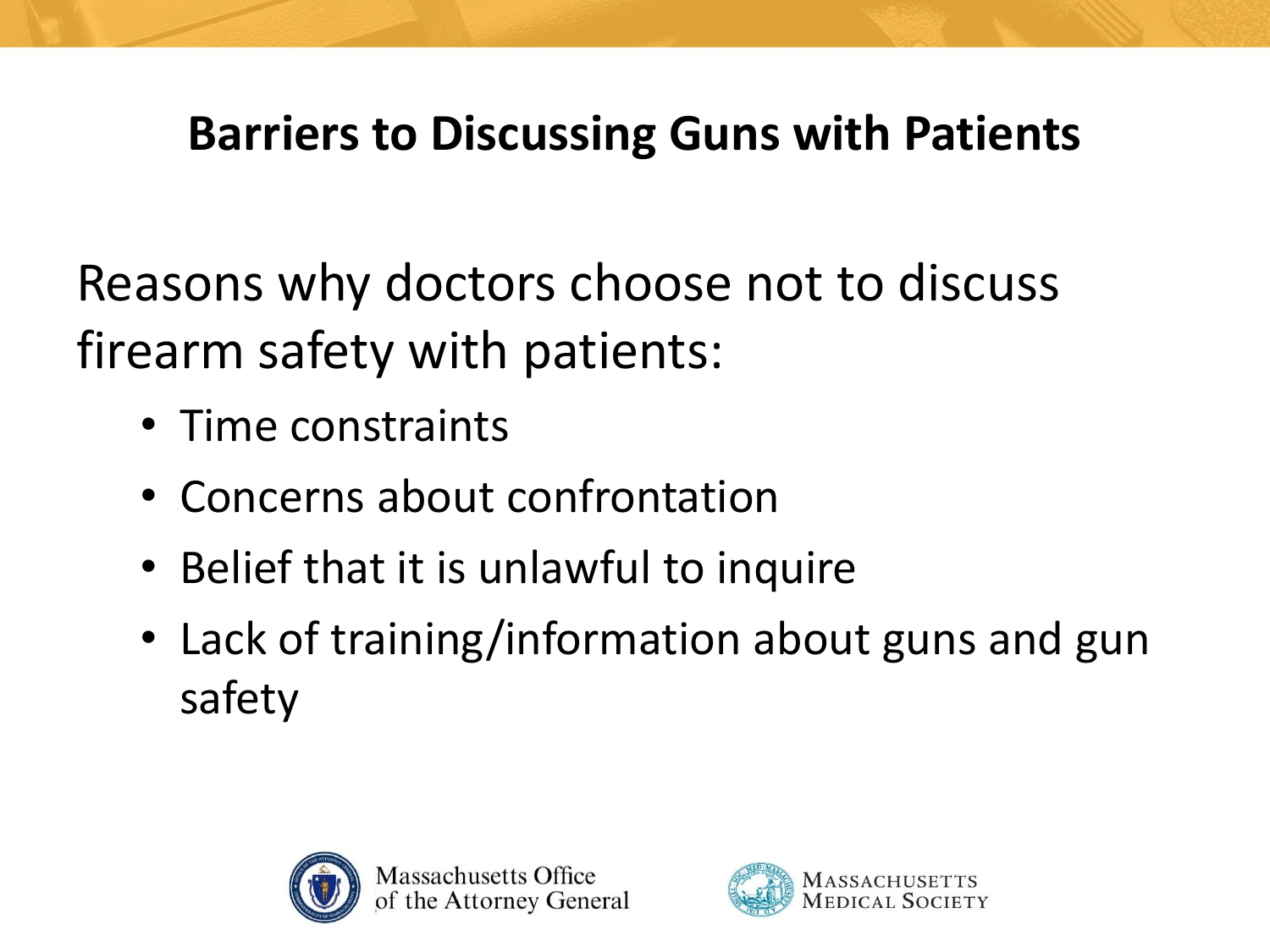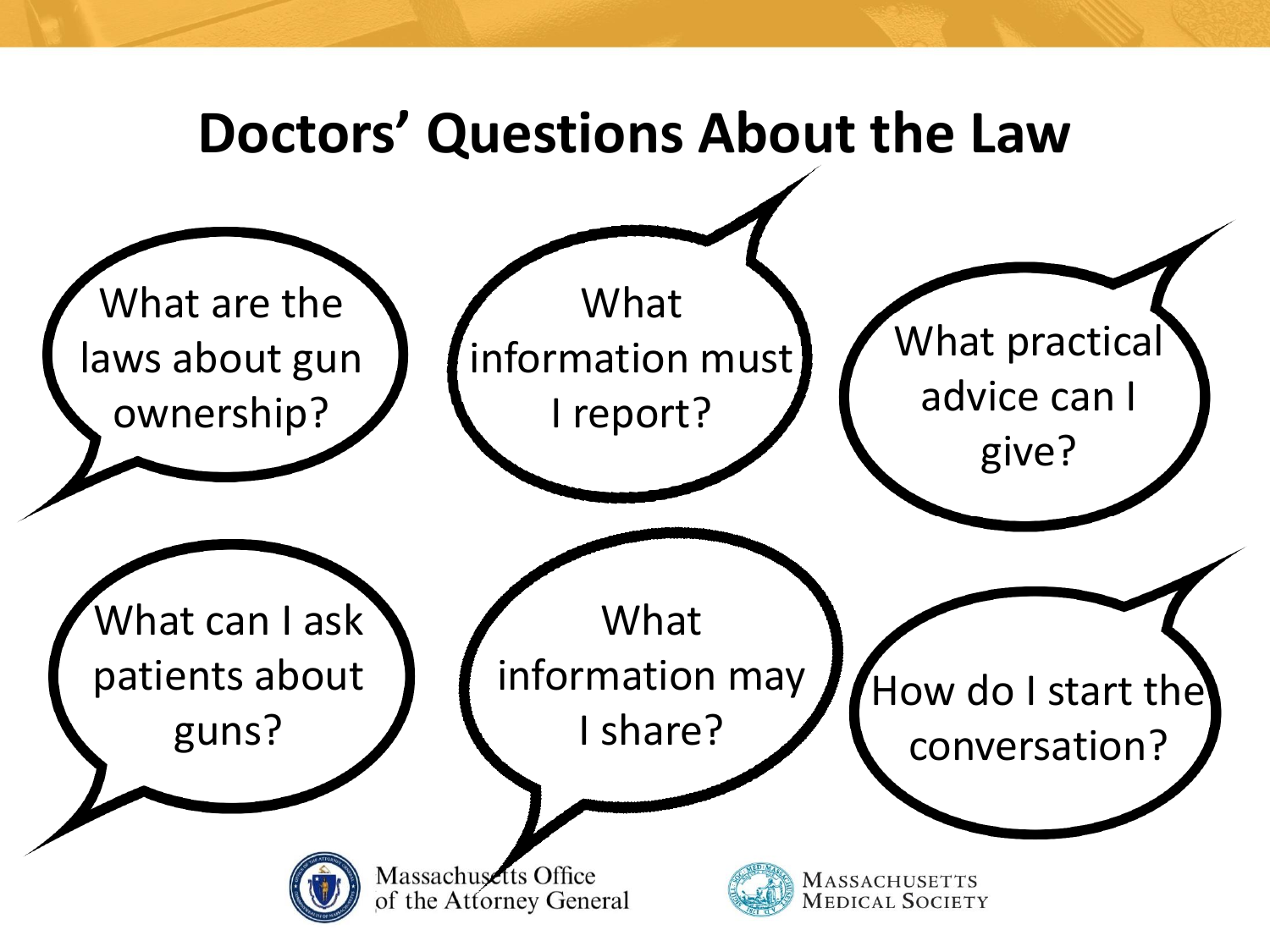### What are the laws about gun ownership in MA?



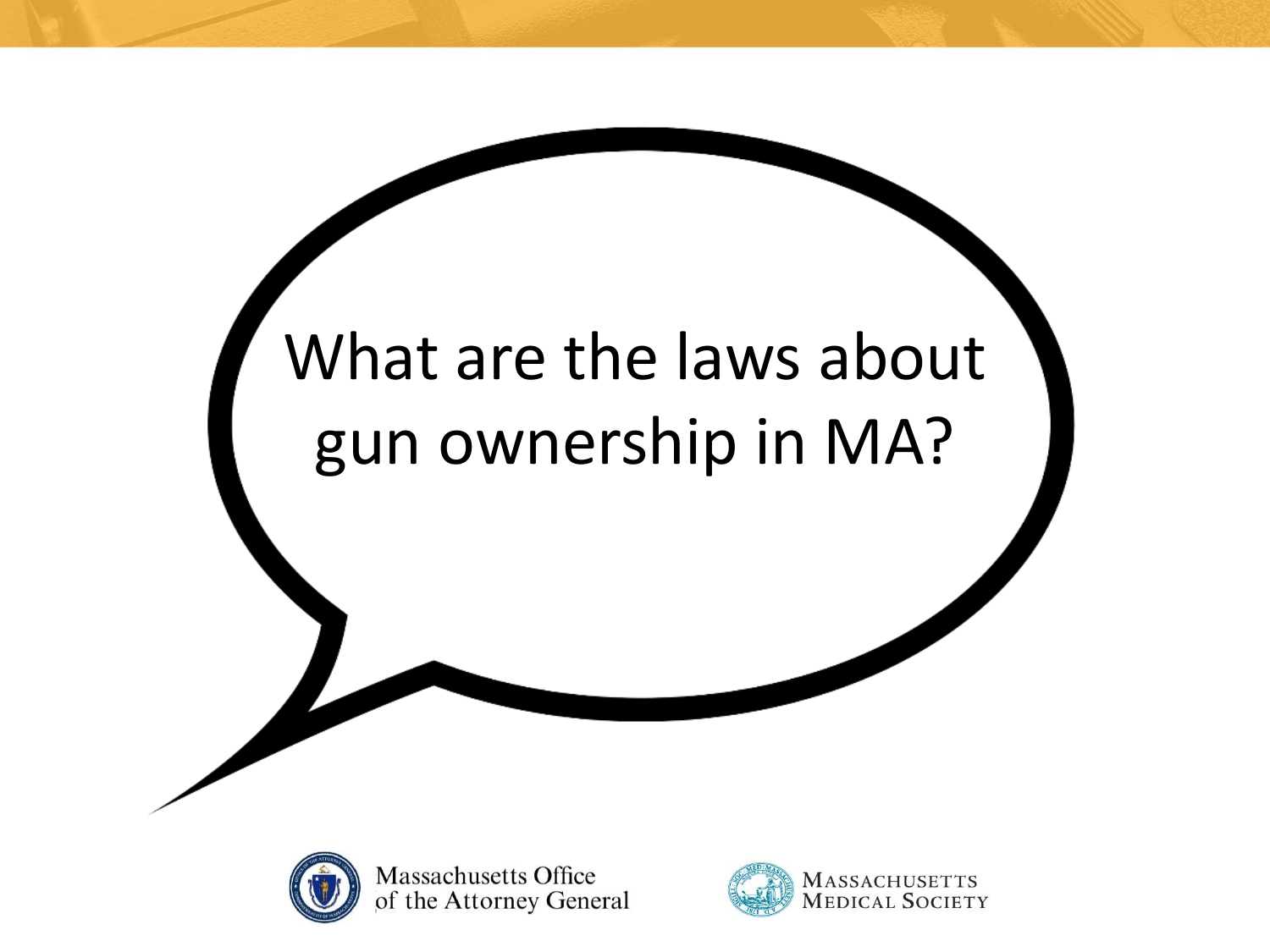### **Legal Framework: Licenses**

A person must be licensed to have a gun. Licenses can be either:

- A firearms ID card (FID) or
- A license to carry (LTC)

Licenses are issued and renewed by the local police department

Licenses are valid for 6 years

Safety course required



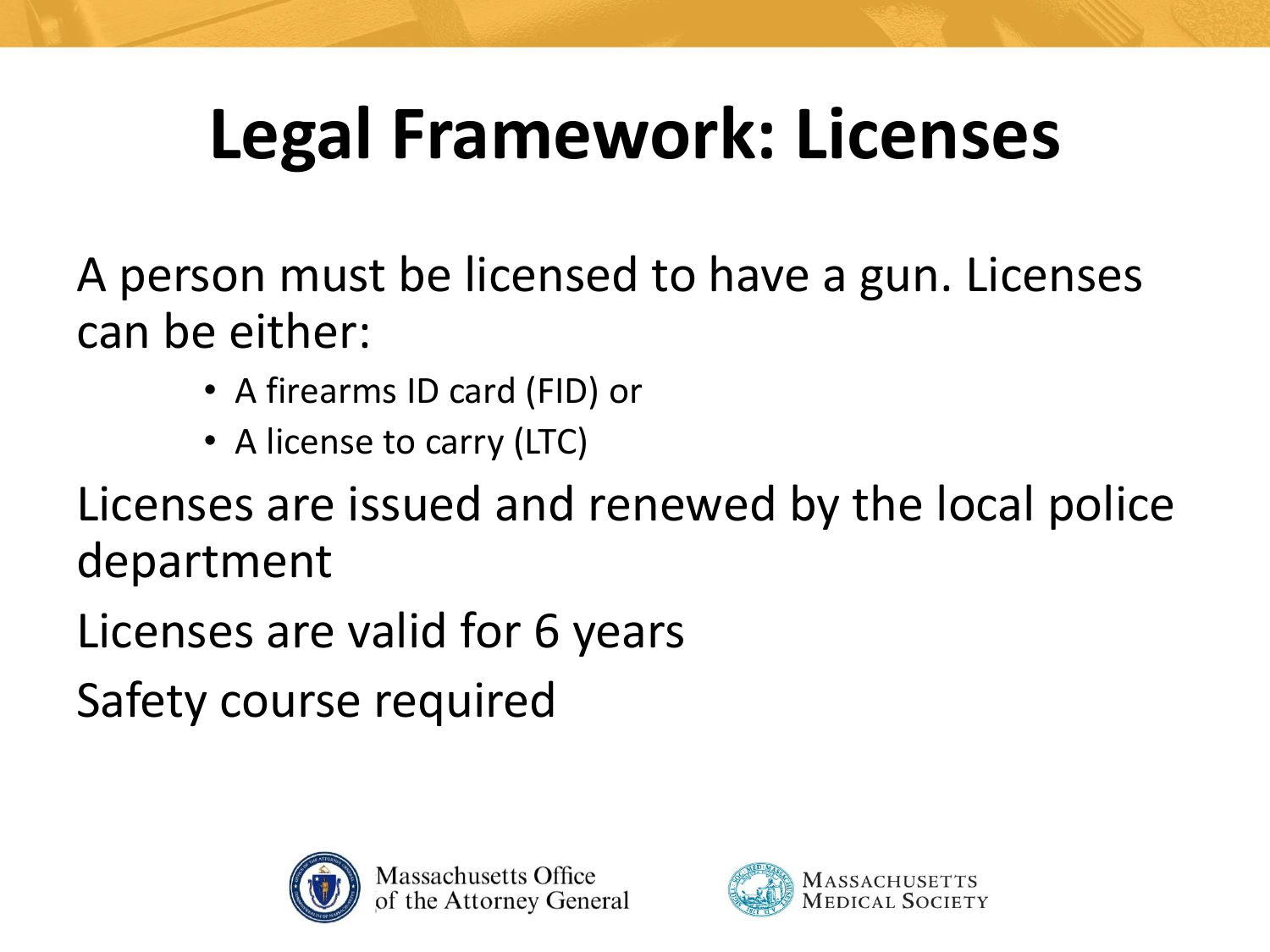### **Legal Framework: Licenses**

Licenses are denied, suspended, or revoked if one of the following applies:

- Felony, violent crime, and drug or gun conviction
- Domestic abuse or protection order
- Commitment by a court for mental illness, alcohol, or substance abuse
- Unlawful use of or addiction to a controlled substance
- Appointment of a guardian or conservator because of decreased mental capacity

Licenses may also be denied, suspended, or revoked if the applicant is deemed "unsuitable."



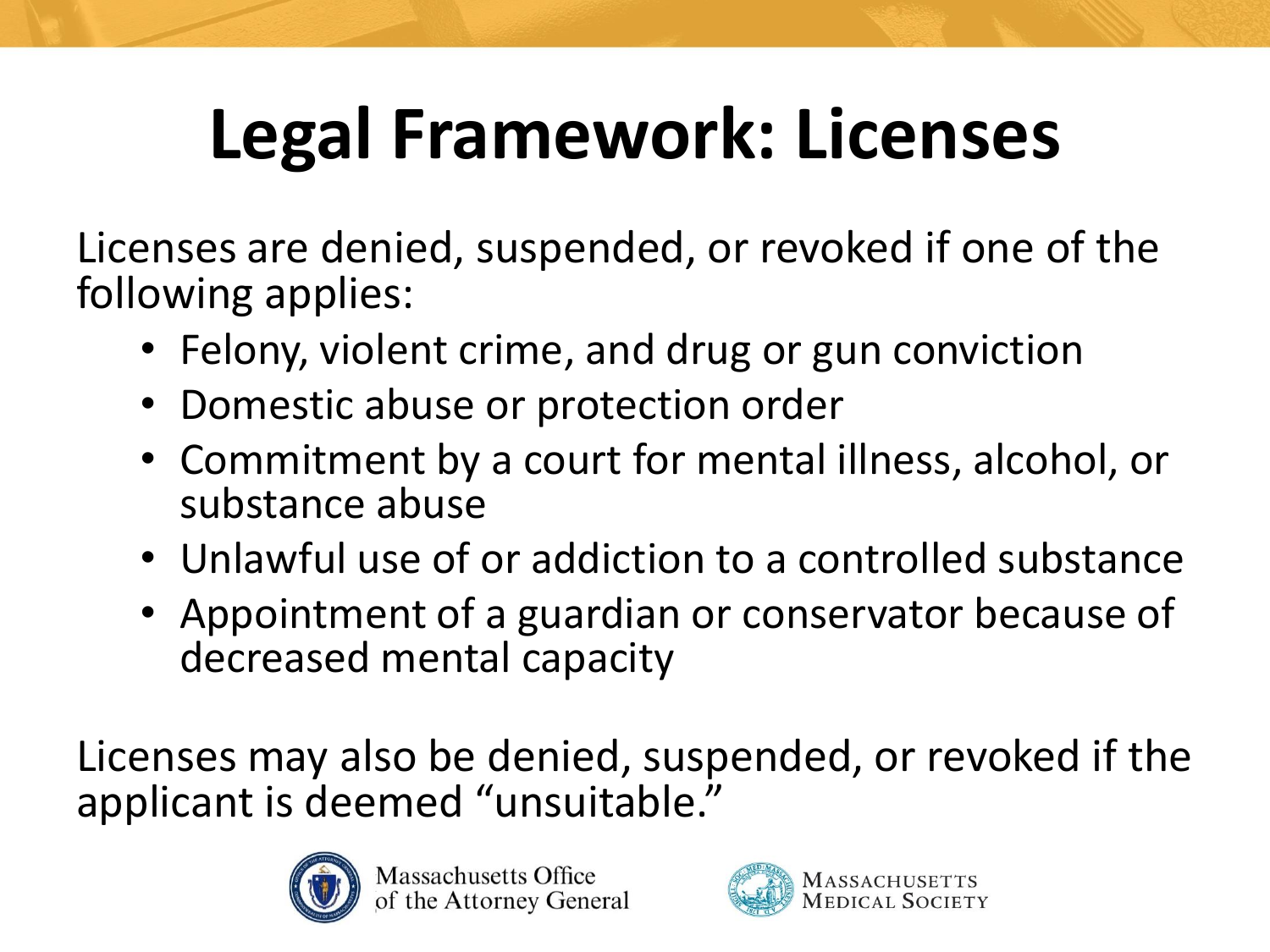



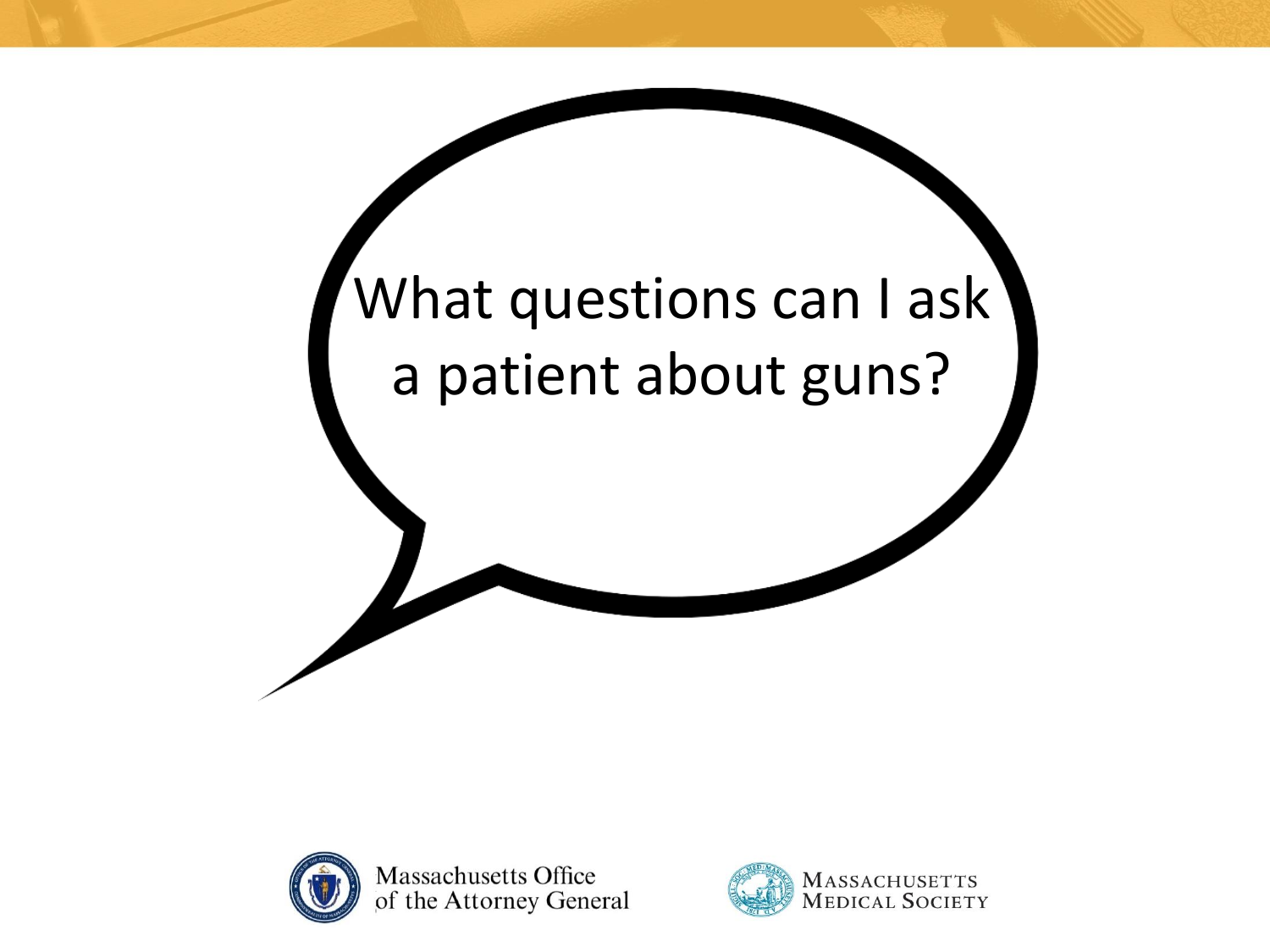### **Asking Questions and Recording Answers**

**Free to Ask:** No restrictions on talking to patients about firearm safety.

Free to record: No restrictions on recording gun safety-related health information in a patient's record



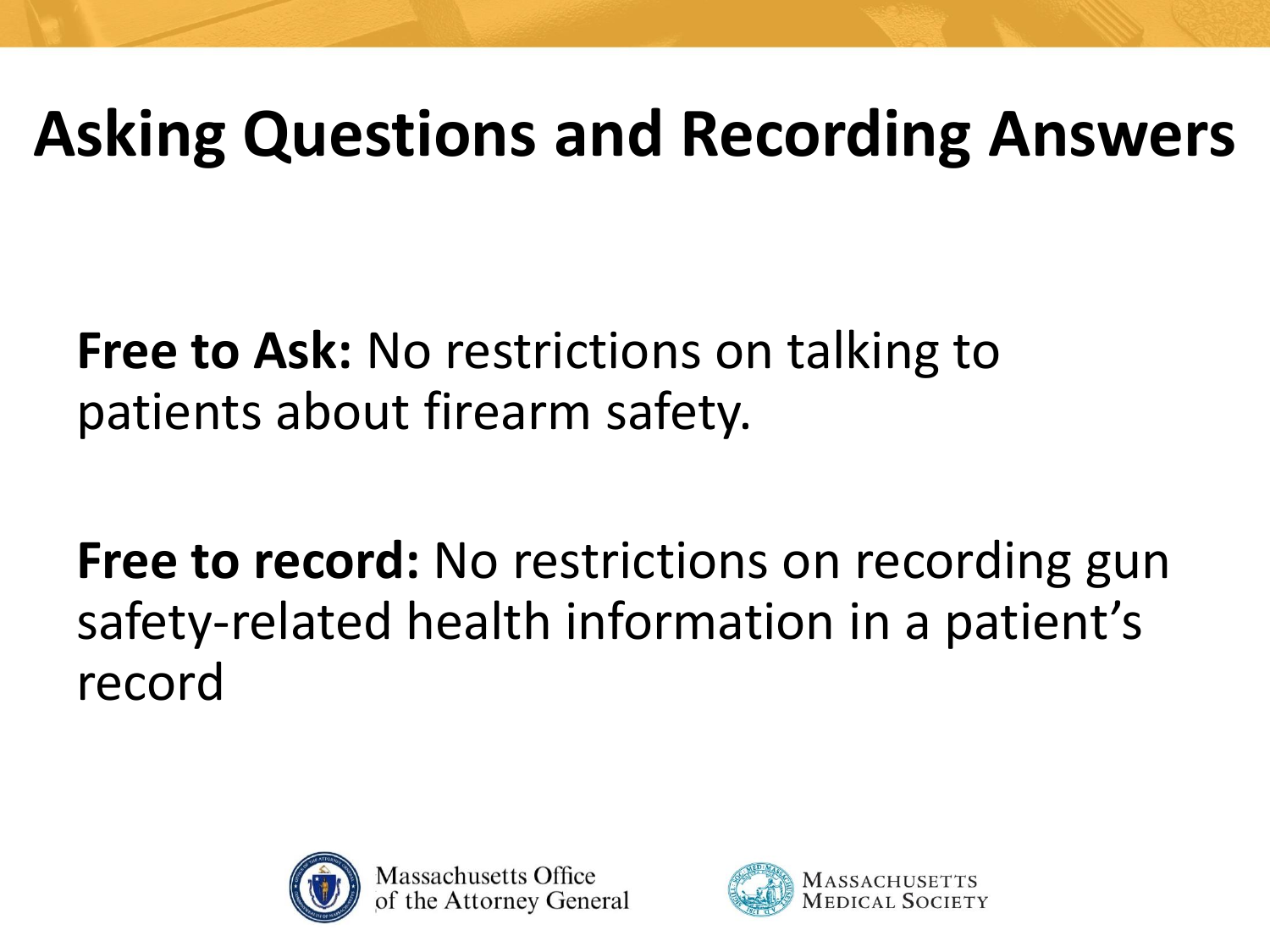# What must I report to law enforcement or others?



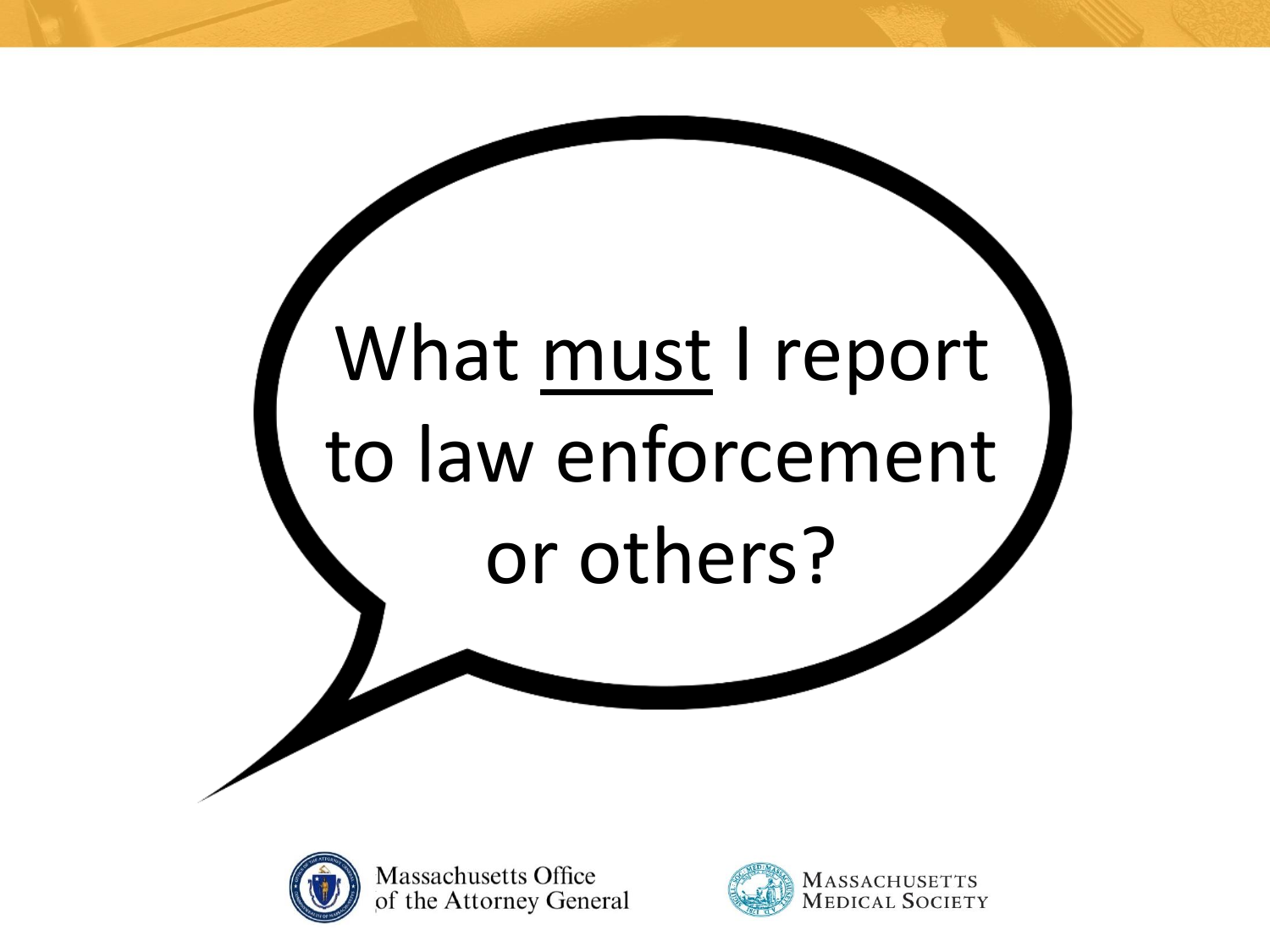### **Laws About Reporting**

#### **What you must report:**

Gunshot wounds (WRISS)

Abuse of

- Children (or neglect)
- Elders
- Disabled persons

Mental health professionals' duty to warn/protect

Information in response to a court order or subpoena



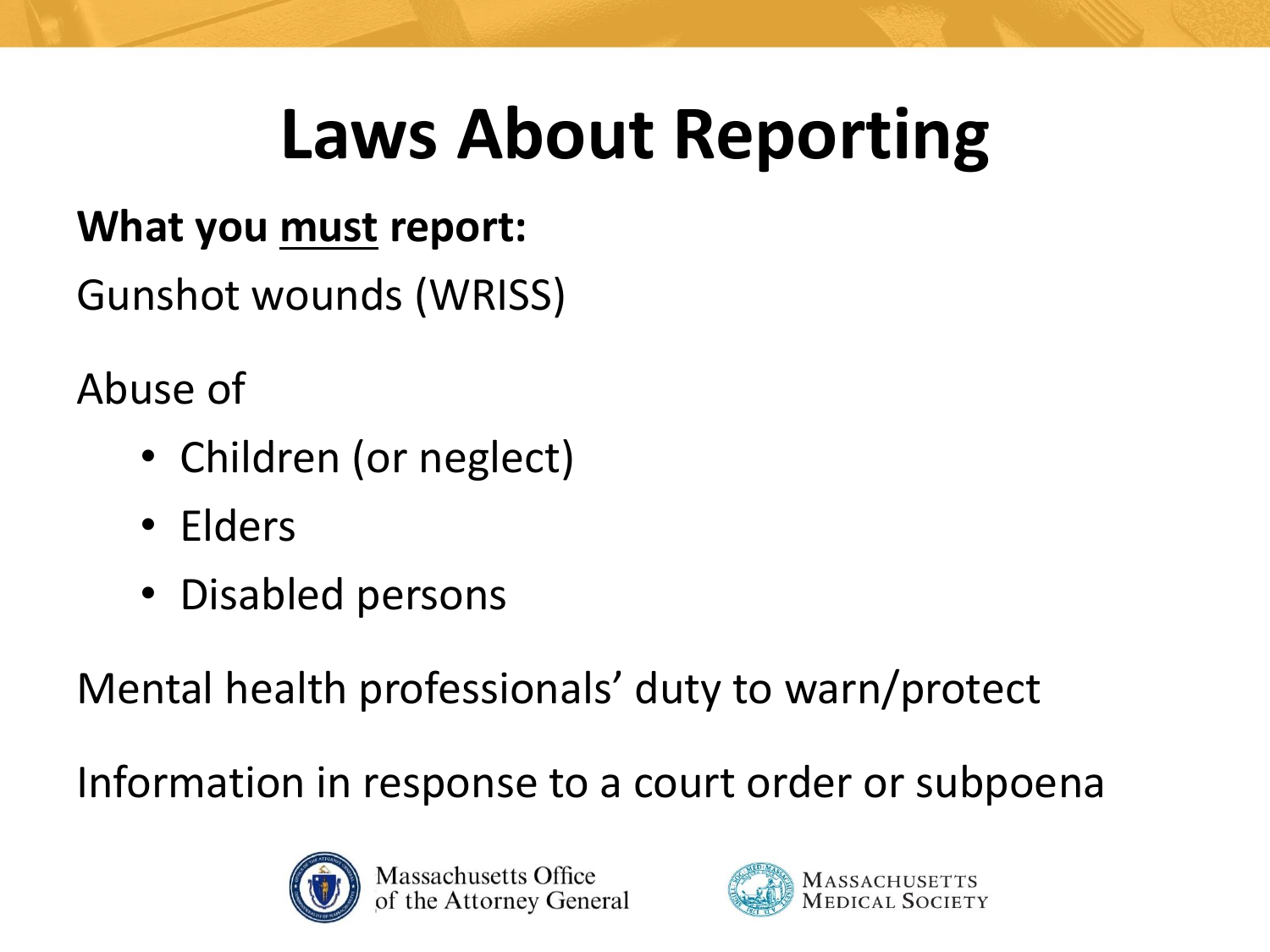# When may I share patient information with others?



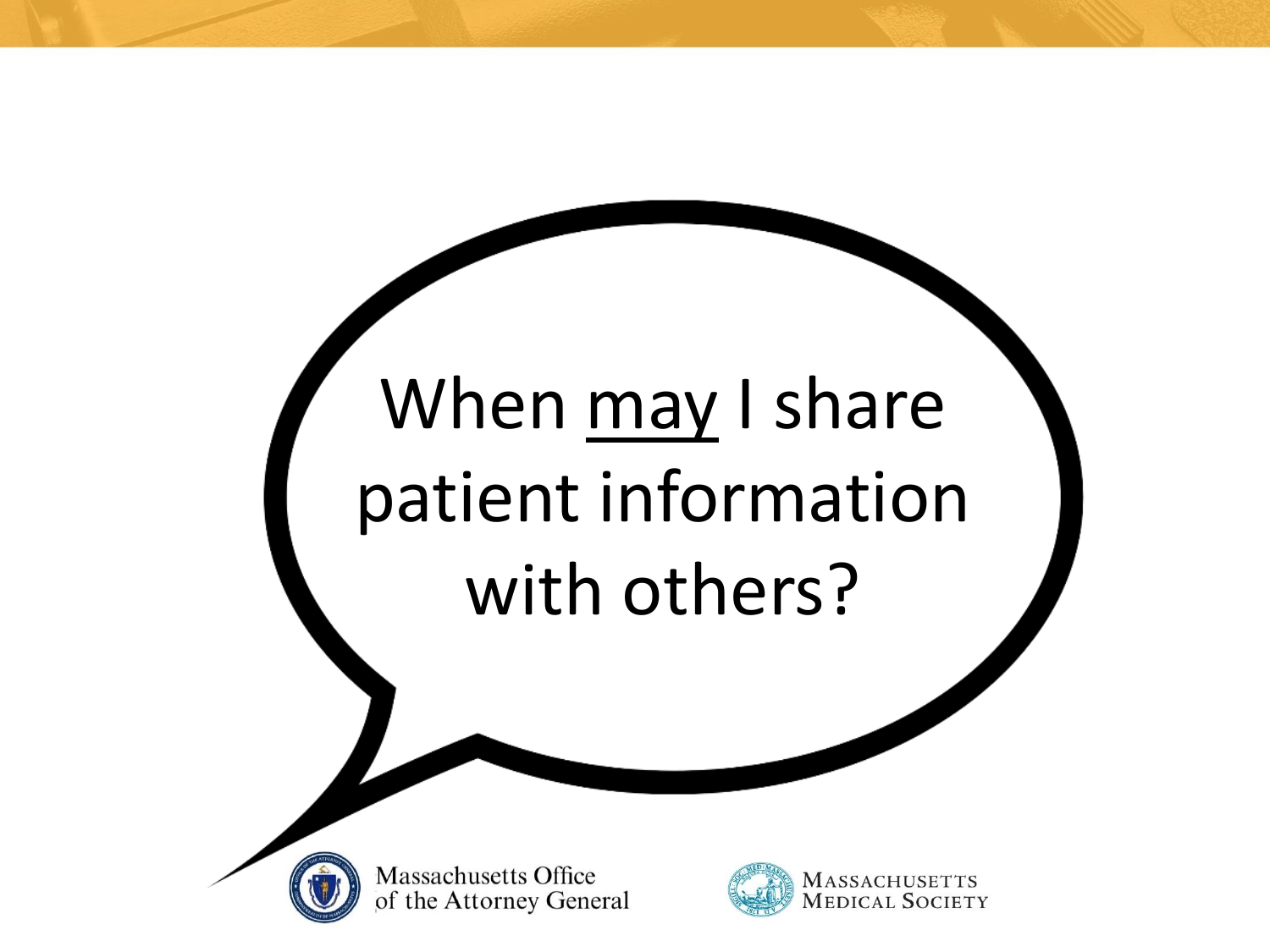### **Laws About Reporting**

#### **What you may report:**

"Serious and imminent" threats

- To "any person" who would be "reasonably able to prevent or lessen the threat"
- Good faith belief standard

Minors' records (to parents or guardians)

Patient authorized information

Criminal activity in some circumstances



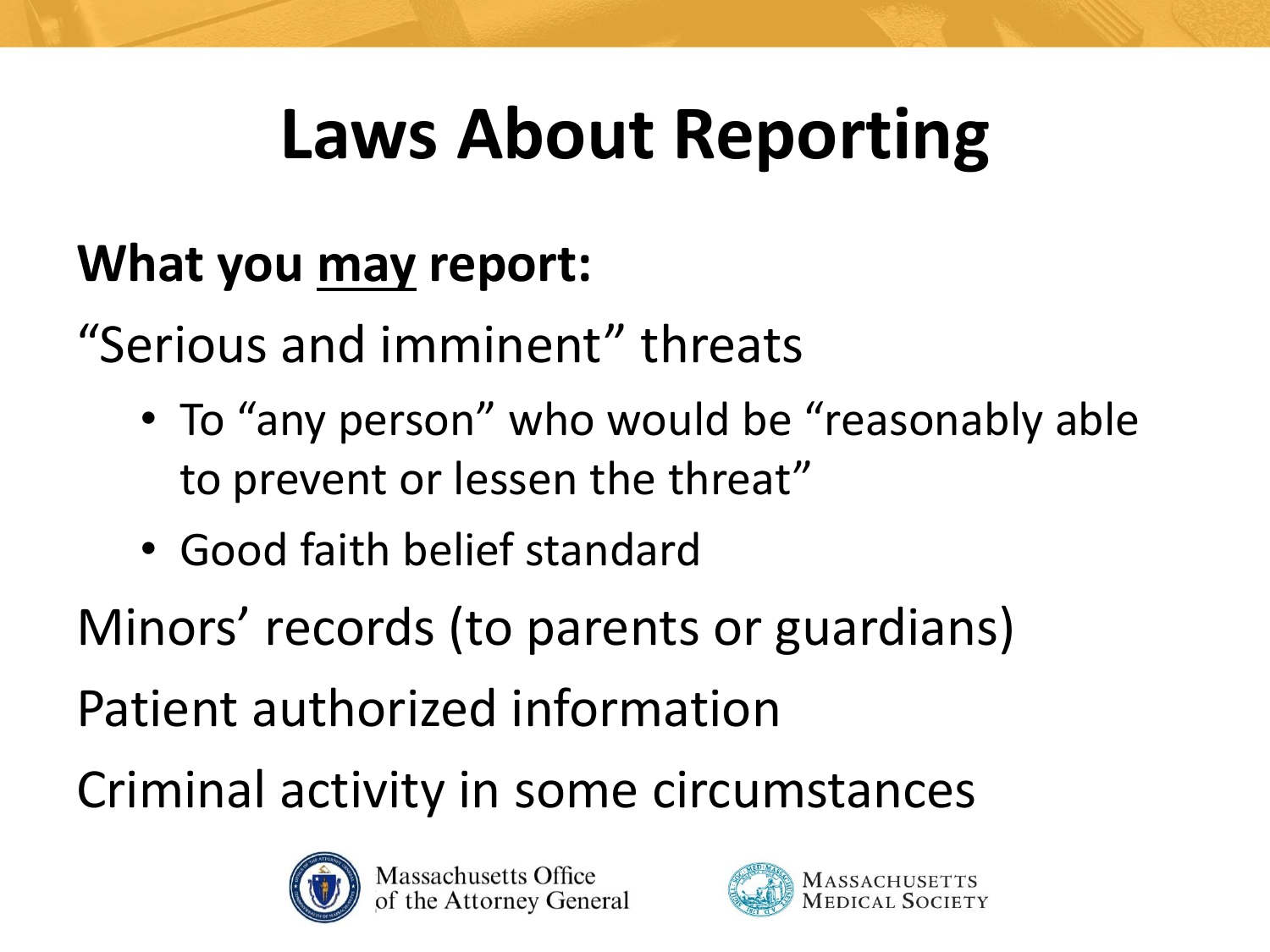



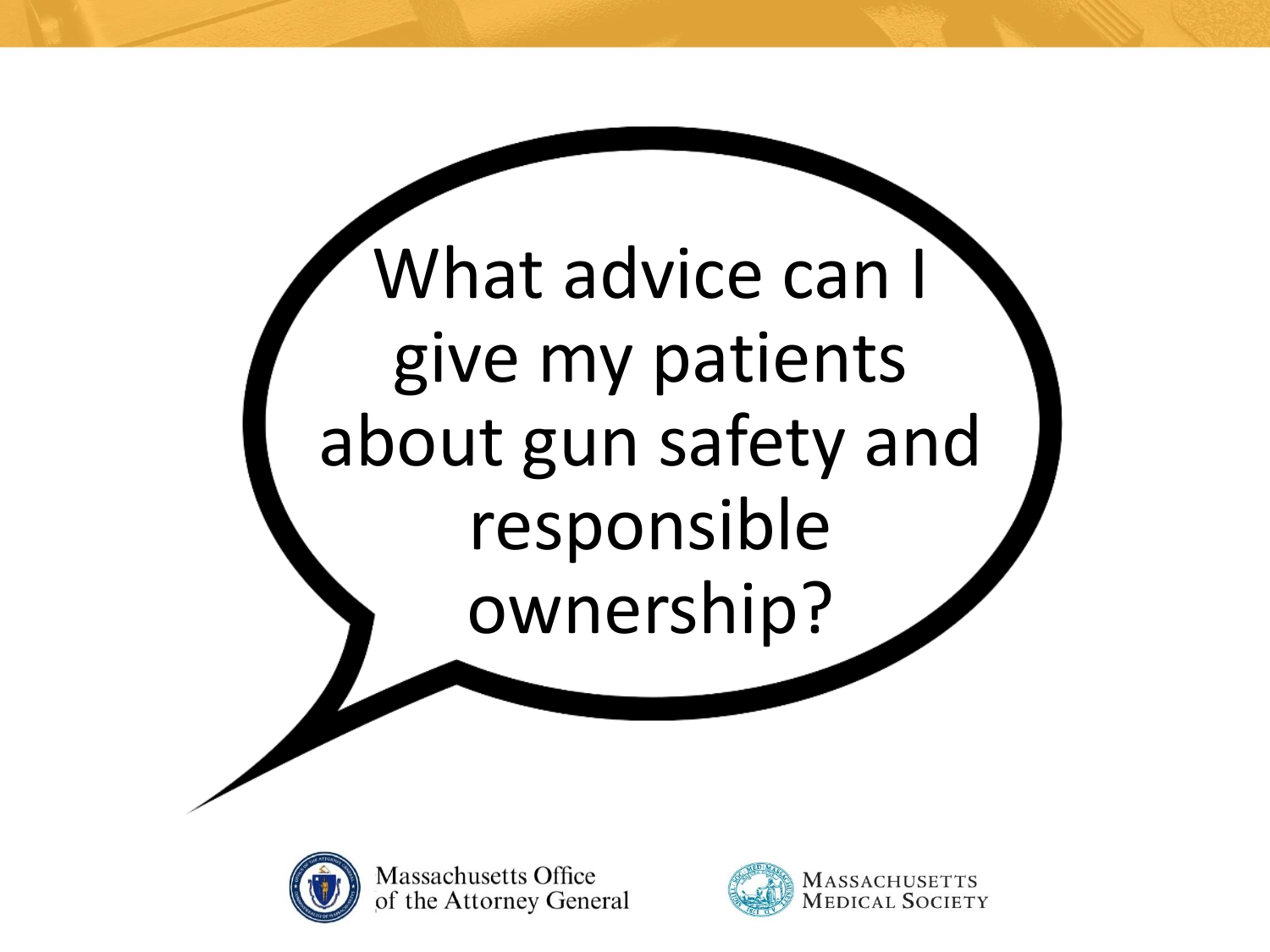**What the law says regarding safe storage:**

A stored firearm must be:

**"**secured in a locked container or equipped with a tamper-resistant mechanical lock or other safety device, properly engaged so as to render such weapon inoperable by any person other than the owner or other lawfully authorized user." G.L. c. 140, § 131L(a).

Additional penalties apply when a firearm is kept somewhere a minor can access it. G.L. c.  $140$ , §  $131L(c)$  and (d).



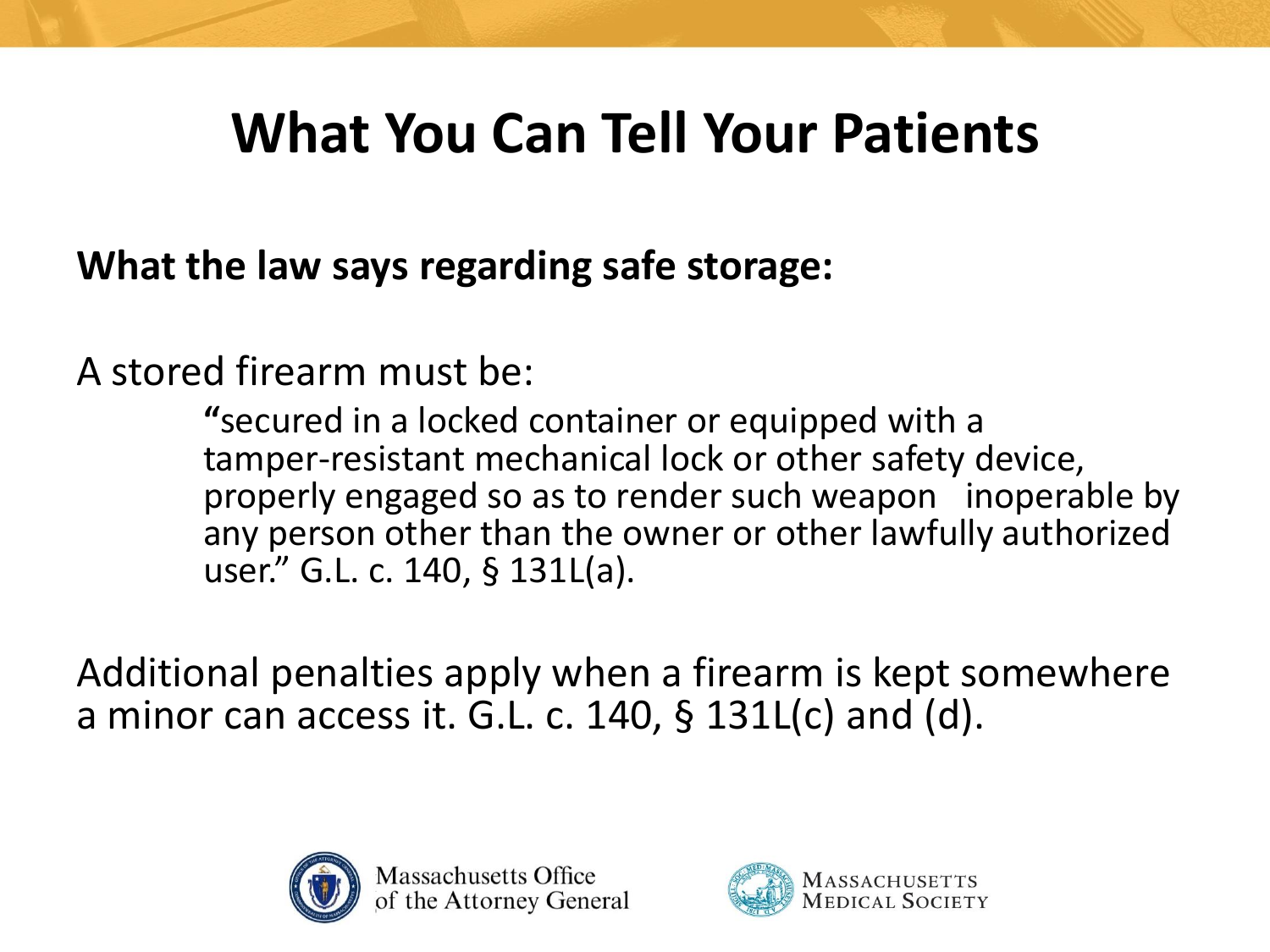**Safest way to store a gun in your home:**

- Unloaded
- Securely locked
- Ammunition locked in a separate container



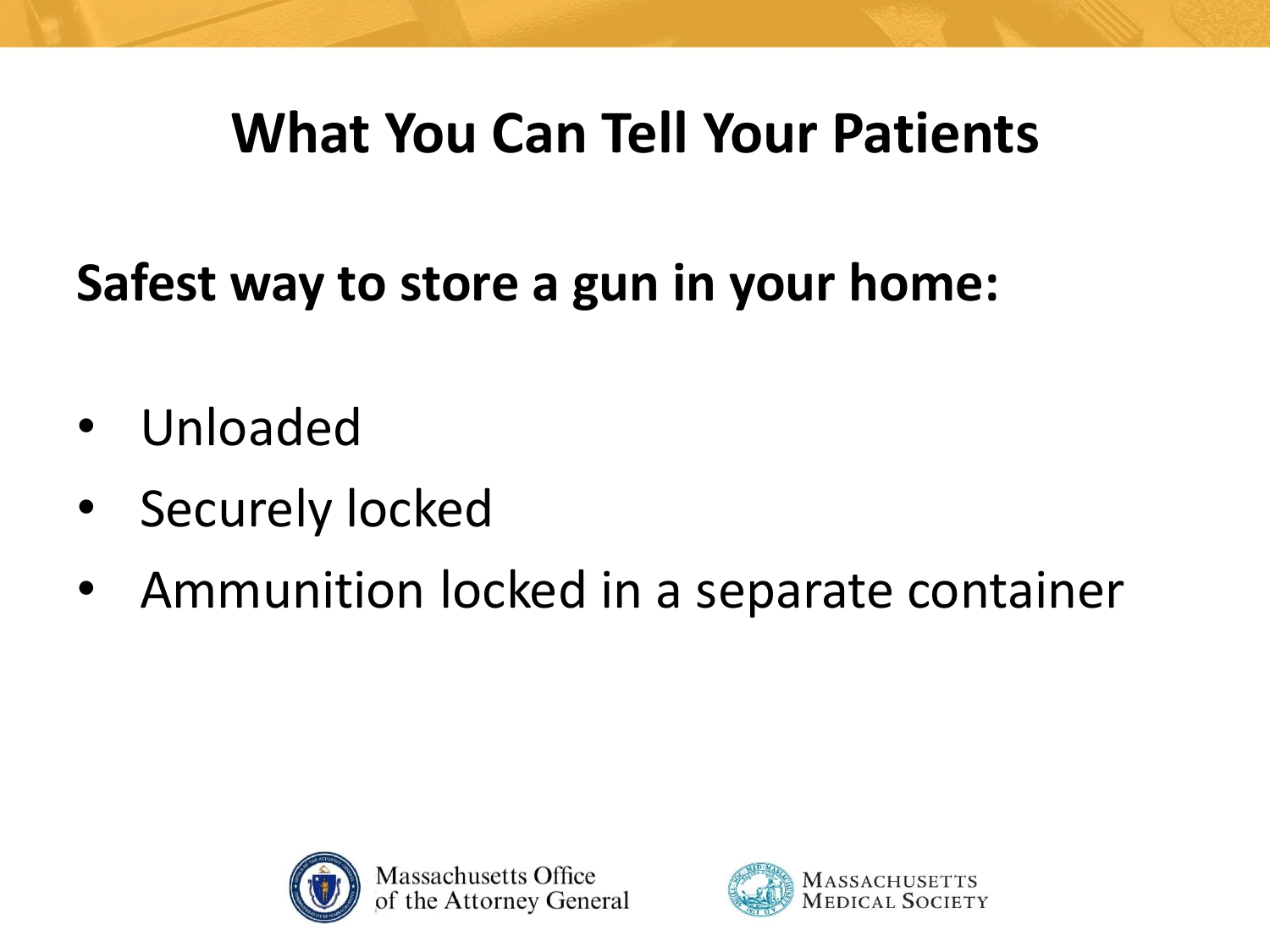#### **Storing a gun in a car to transport it:**

- Best practices: unloaded and locked inside a case or trunk.
- The law: A gun stored in a car for transportation must be unloaded and securely locked. G.L. c. 140, § 131C.
	- Exception for handguns under direct control of properly licensed person



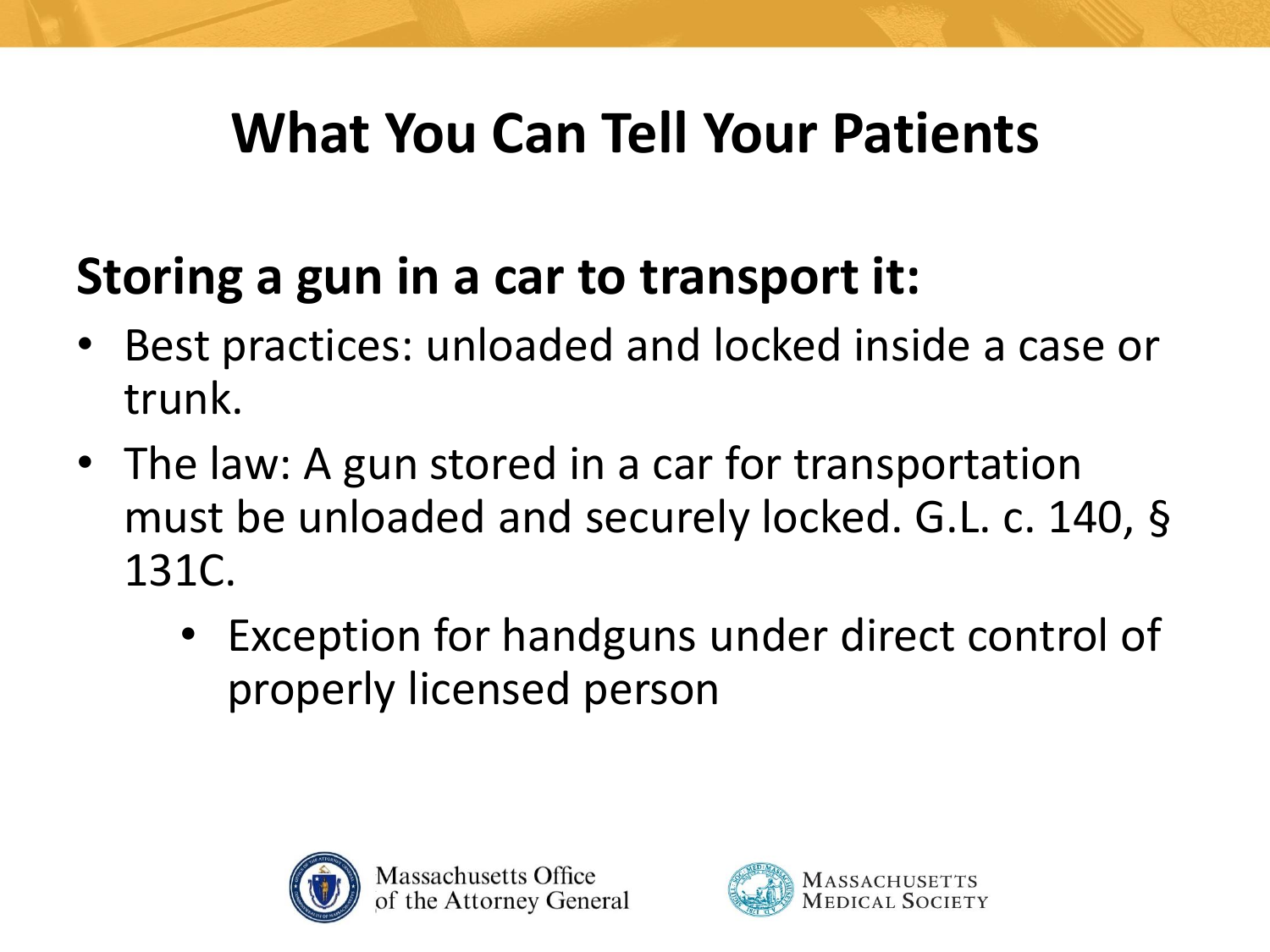**Specific options for safe storage:**

Trigger and cable locks (\$10 - \$50)

Gun cases (\$10 -\$200)

Lock boxes (up to \$350)







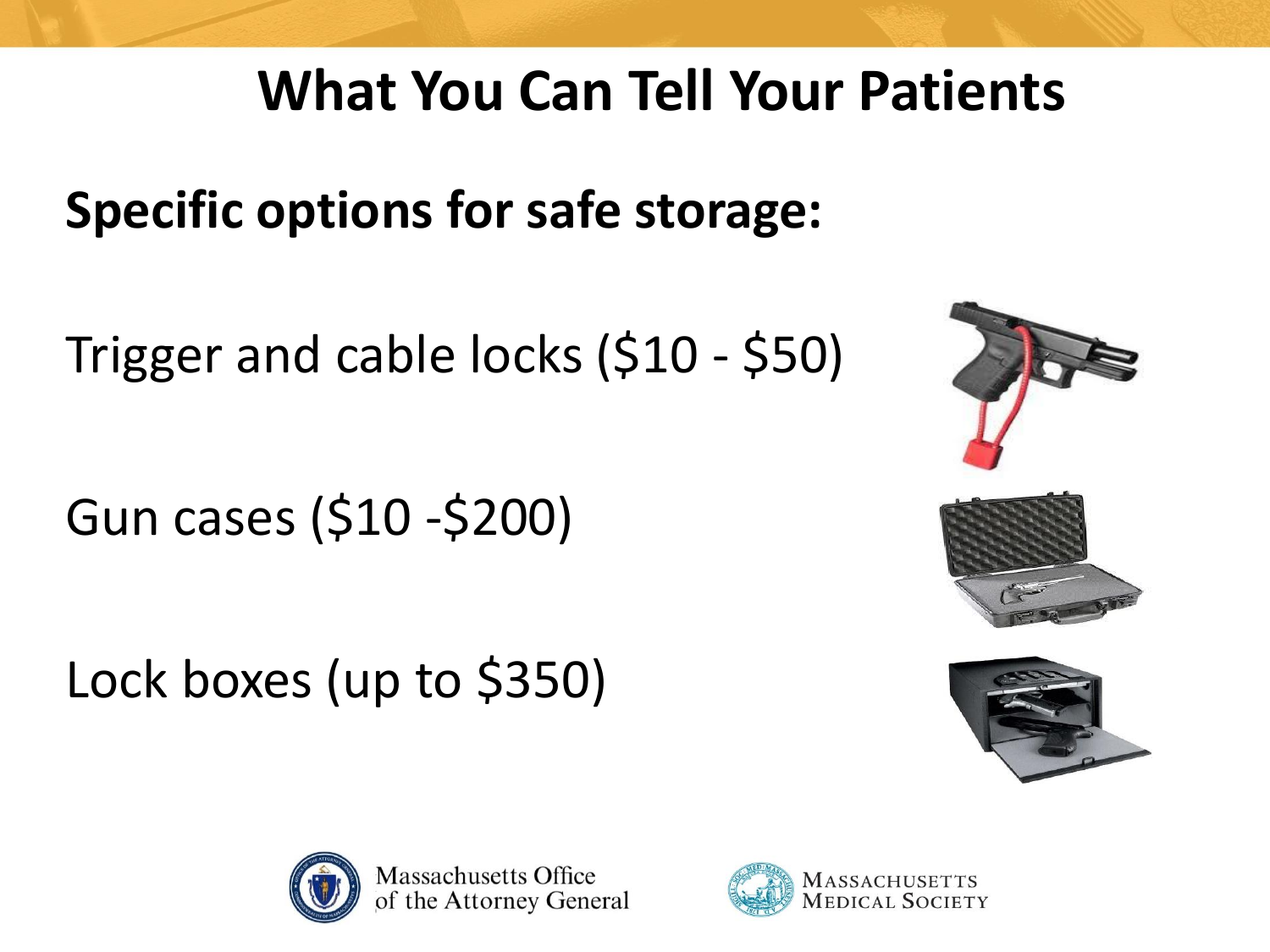### **Specific options for safe storage:**

- Gun cabinets (\$150 \$500)
- Gun safes (\$550 \$2,500+)
- Fireproof document safes (\$50 \$200)

Items available at retail stores, sporting goods stores, and online



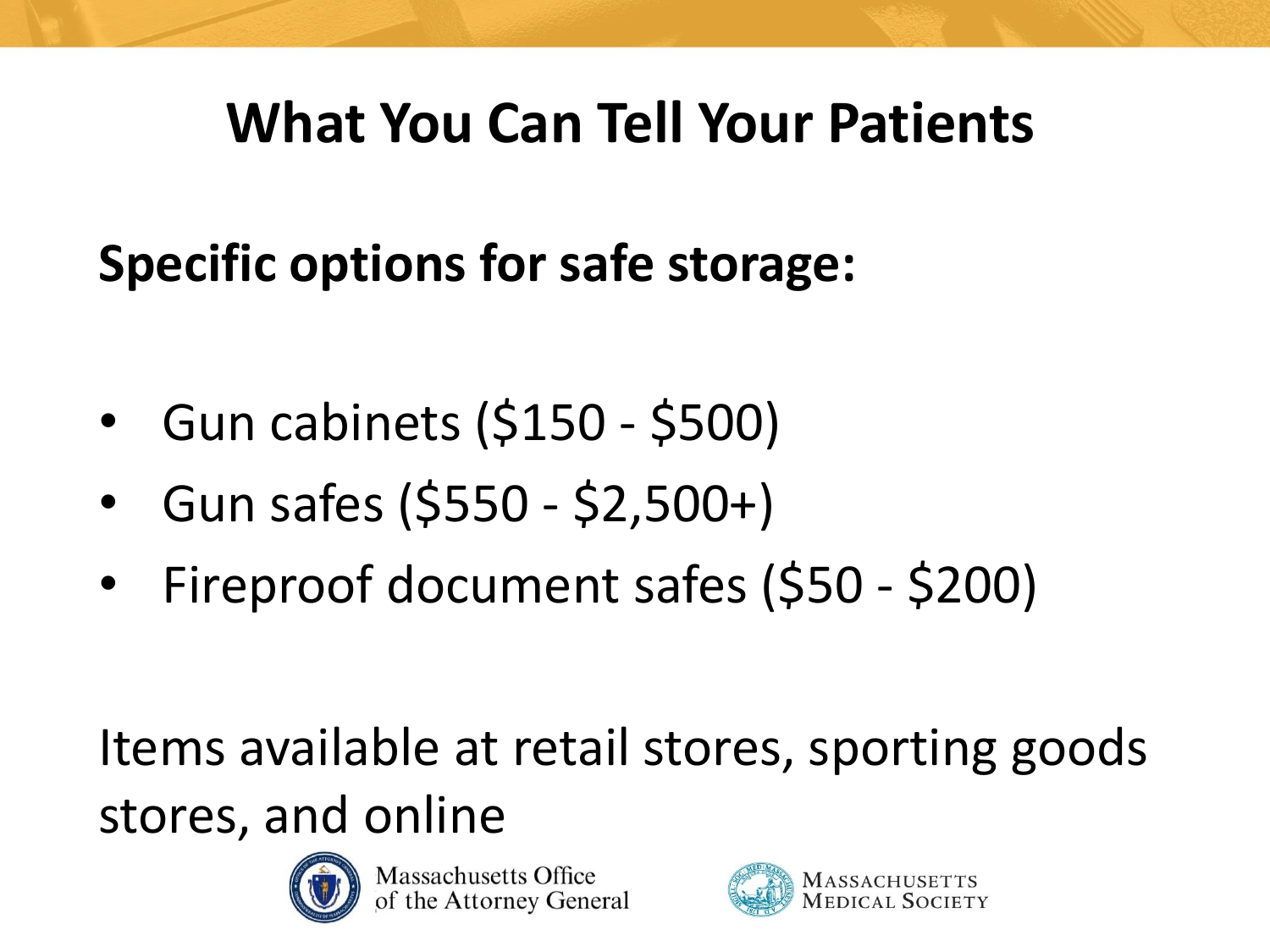#### **Consider household members' access to firearms:**

- Young children
- **Teenagers**
- Suicidal thoughts or depression
- History of violence
- Drug addiction
- Alzheimer's or other form of dementia



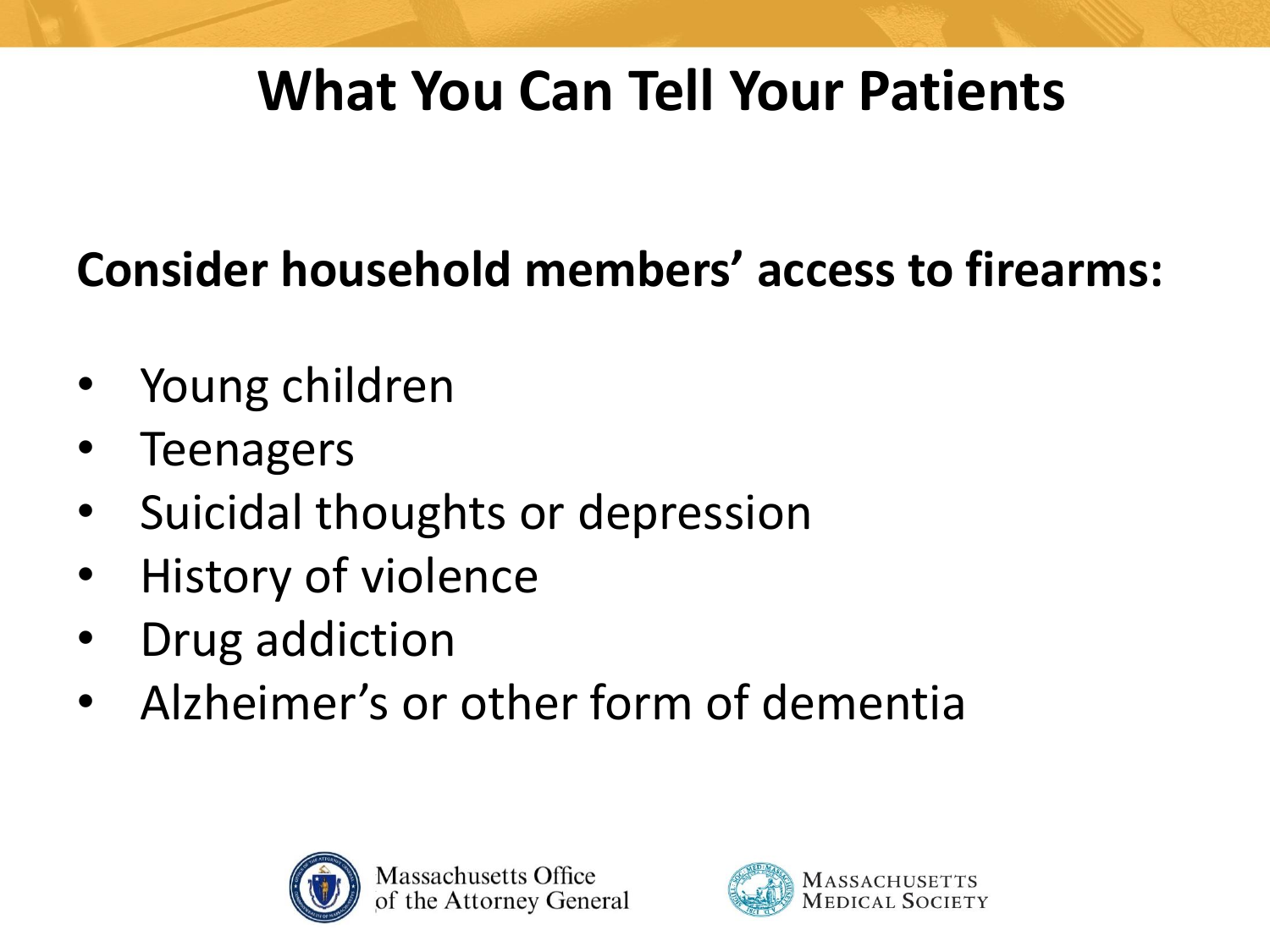#### **Making a gun less accessible:**

- Storage at a remote location
- Disposal or separate storage of ammunition
- **Deactivation**



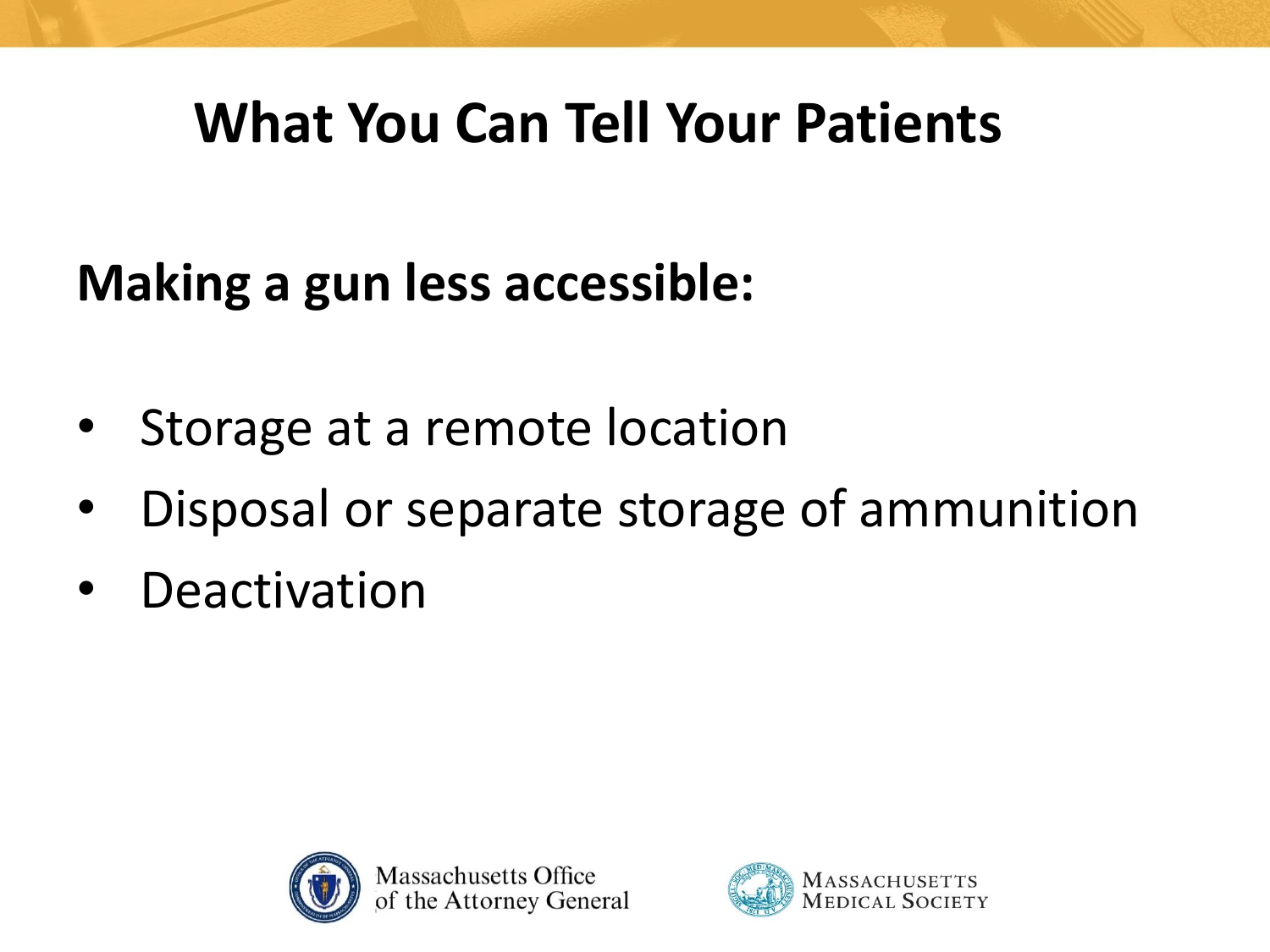#### **Disposing of an unwanted firearm:**

- Sale to licensed dealer or individual
- Surrender to the police department
- Gun buy-back programs
- Donation to training programs



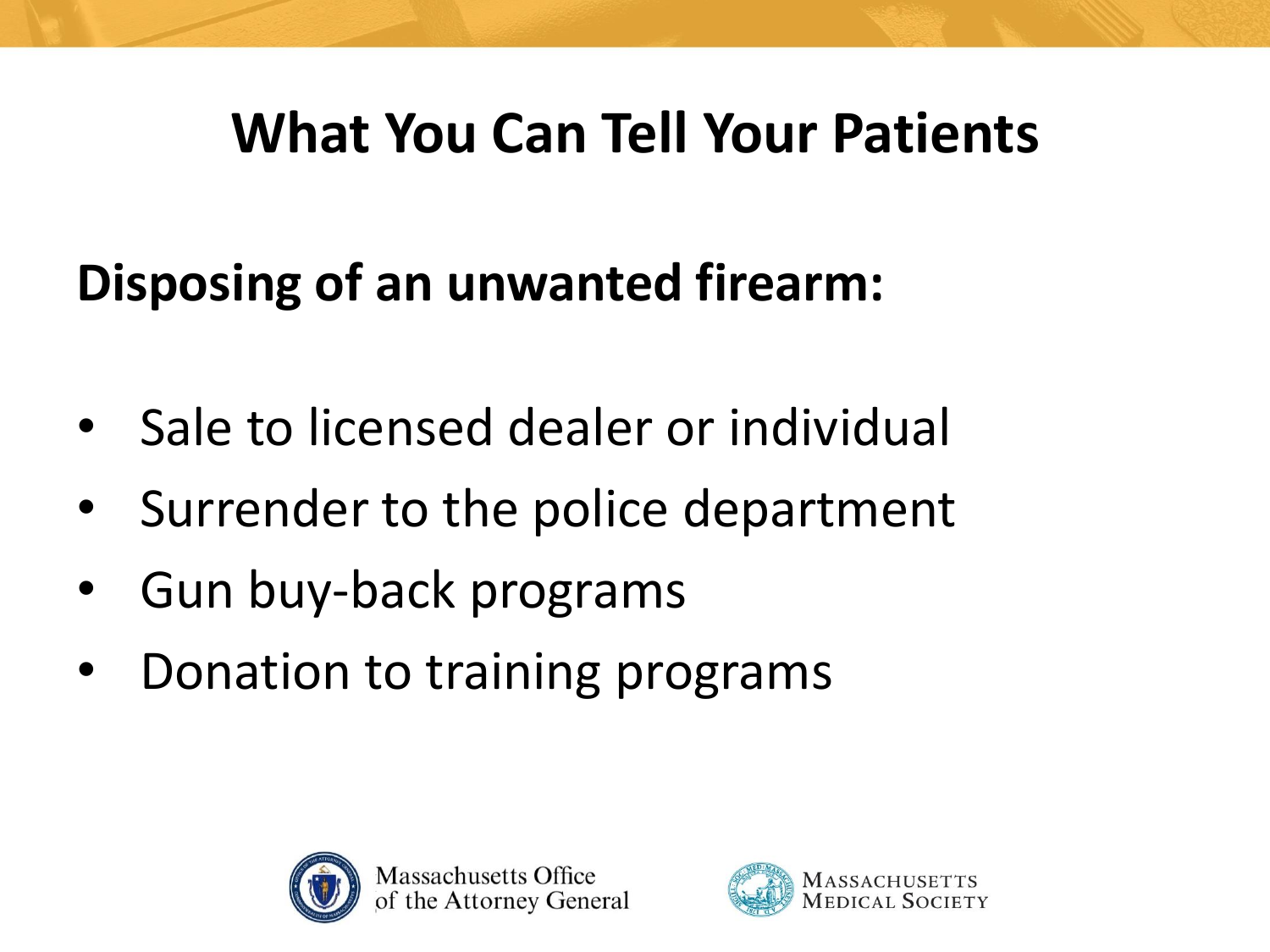**Concerned that a loved one is at risk of violence, suicide, or accidental injury by firearm:**

- Talk to the friend or family member about safe storage or gun disposal options
- Recommend counseling or treatment, if appropriate
- Patient could report the concern to the local police



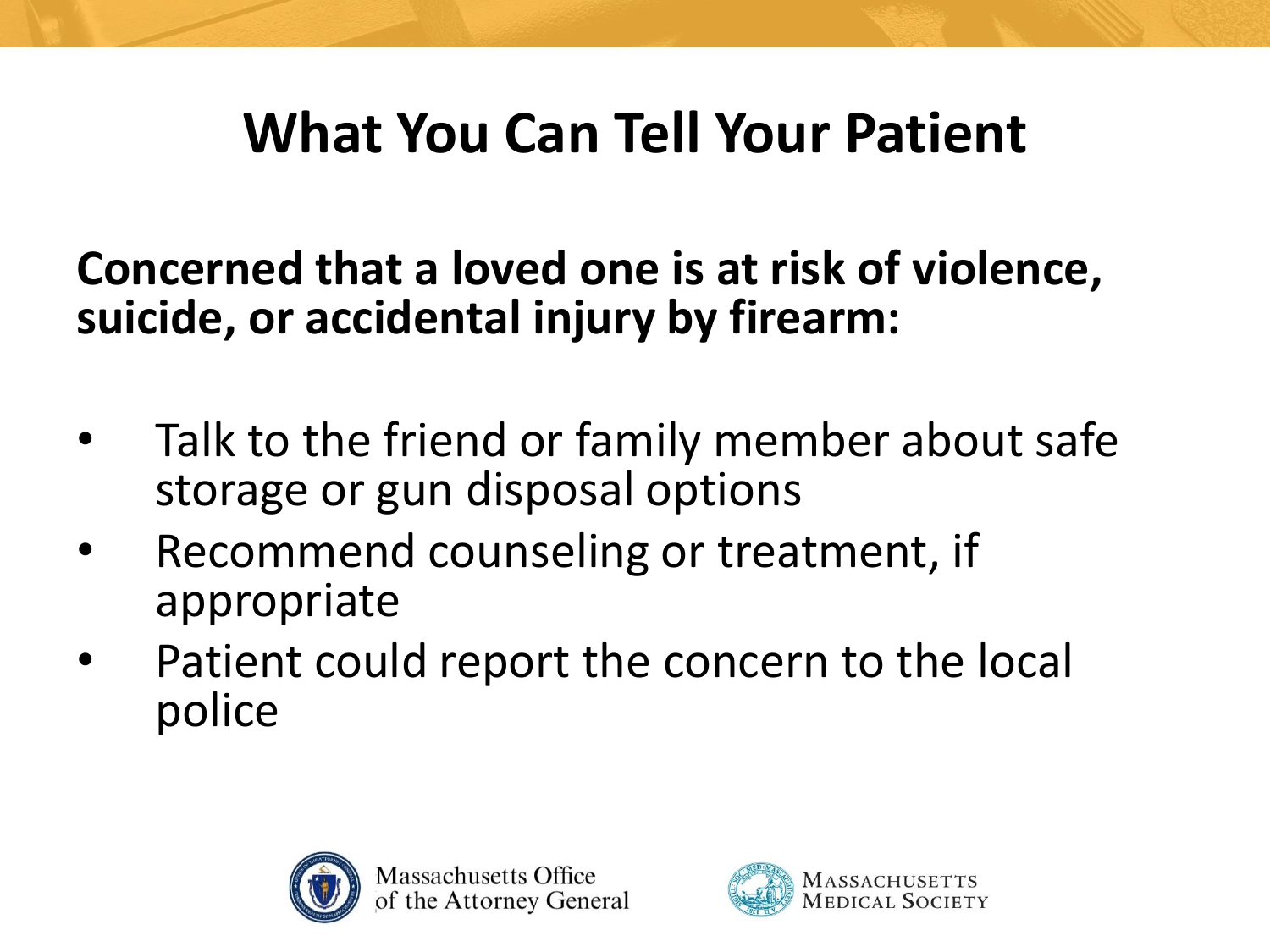### How do I start the conversation without offending my patient?



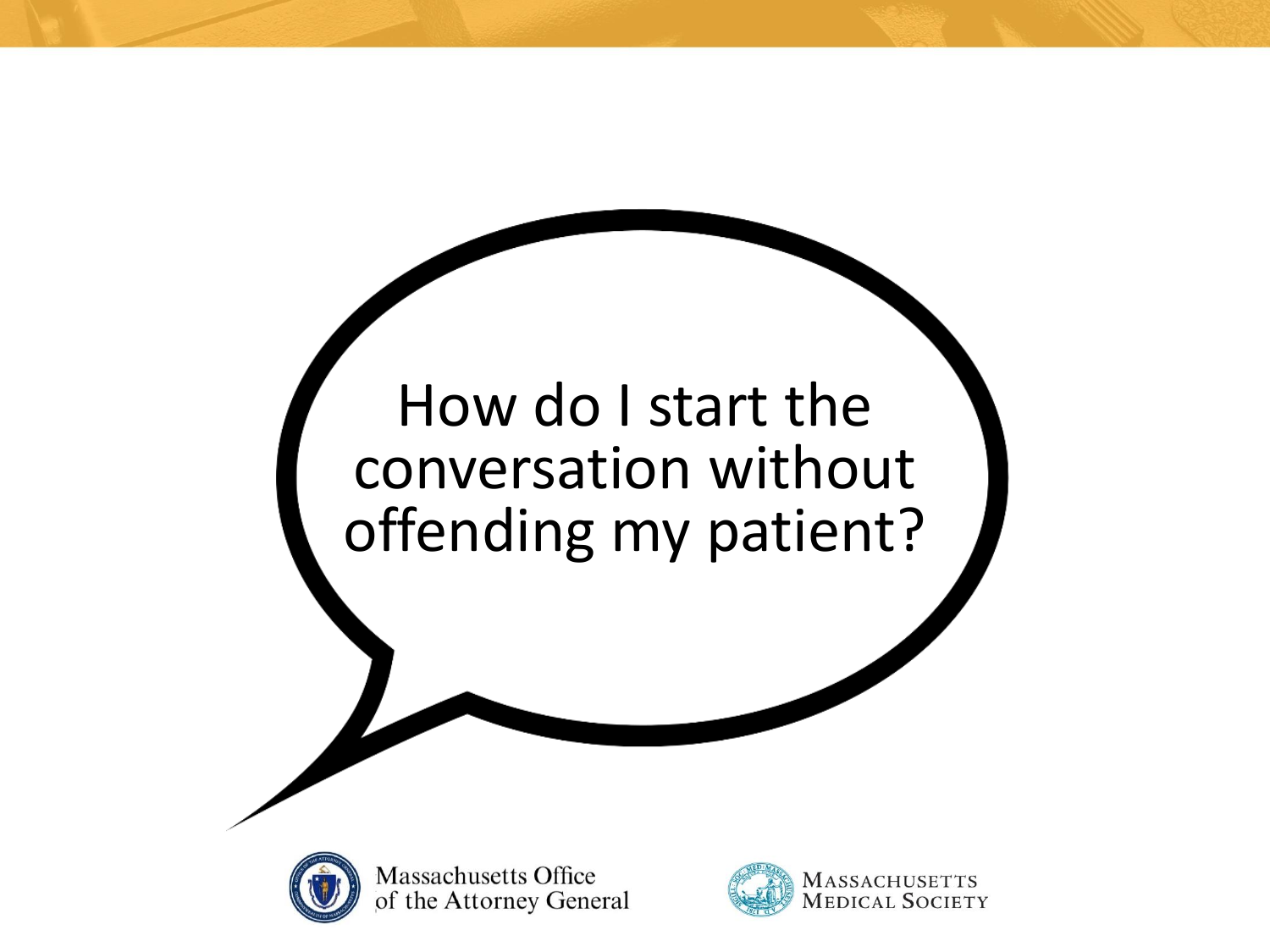### **How to Engage**

#### **When approaching conversations with patients about guns:**

- Remember that most gun owners are knowledgeable about and deeply committed to gun safety.
- Focus on health
- Provide context for questions
- Avoid accusatory questions
- Start with open-ended questions
- Avoid being overly prescriptive



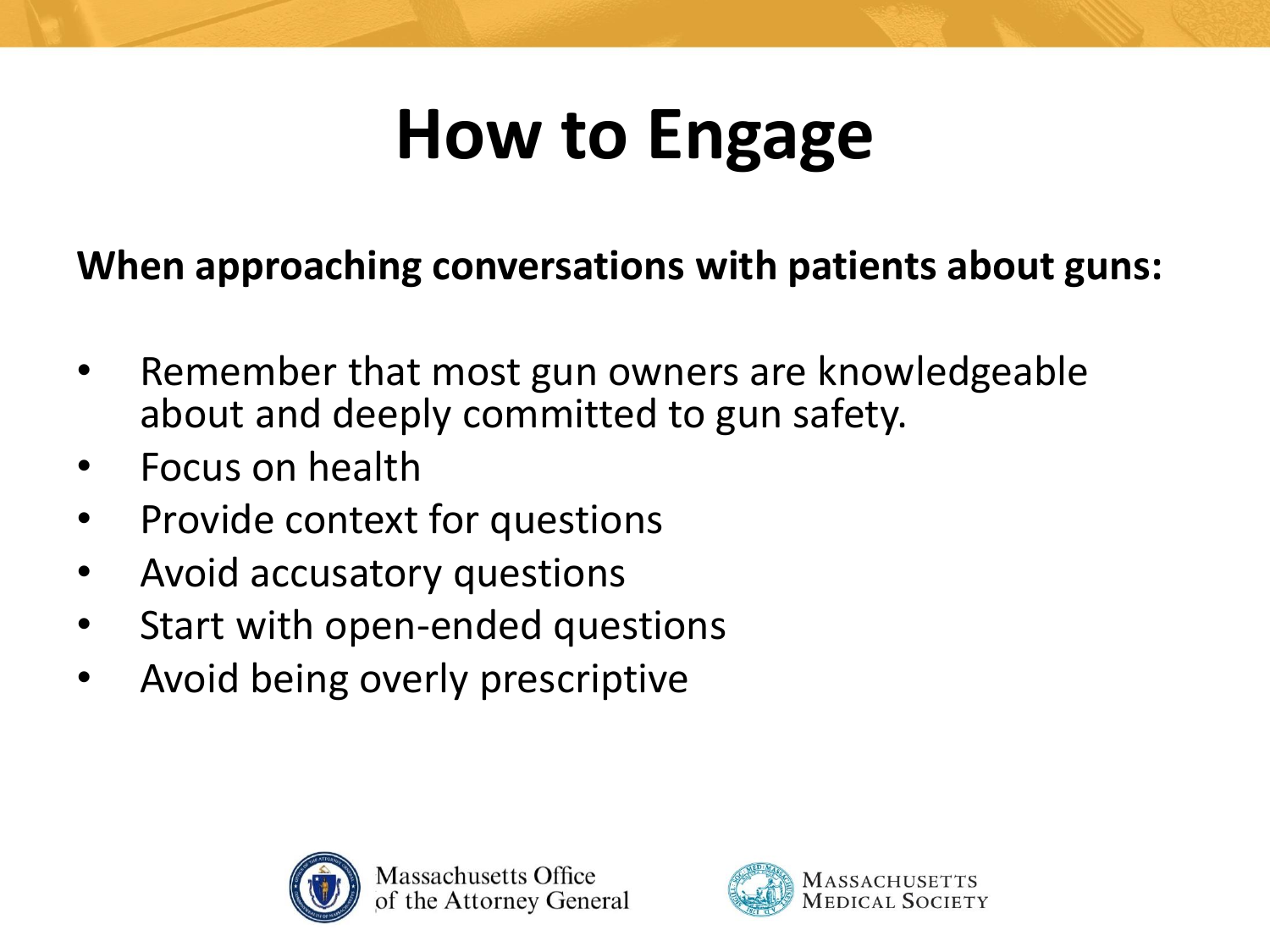#### **How to Engage**





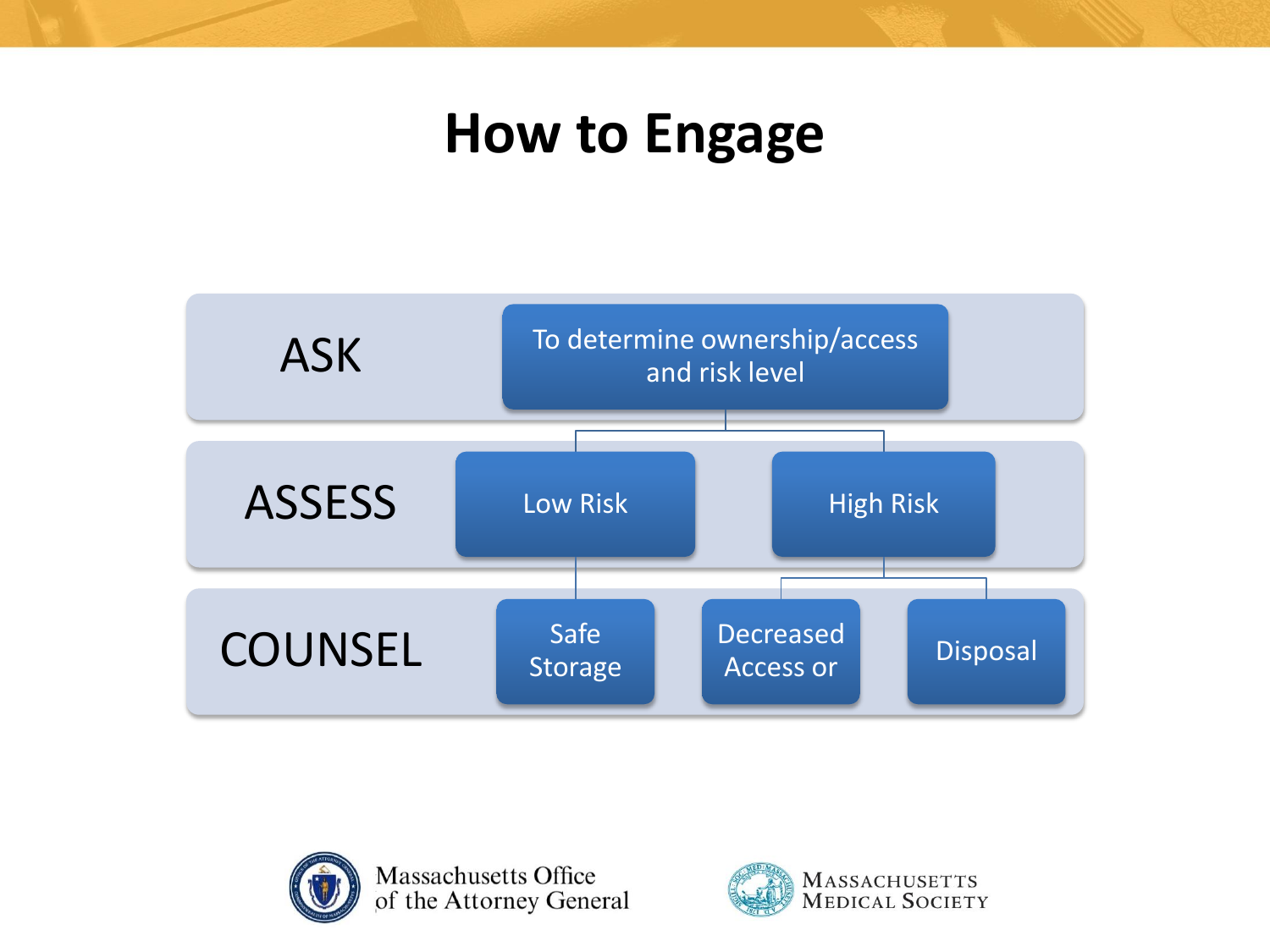# But how does this all apply in specific situations?



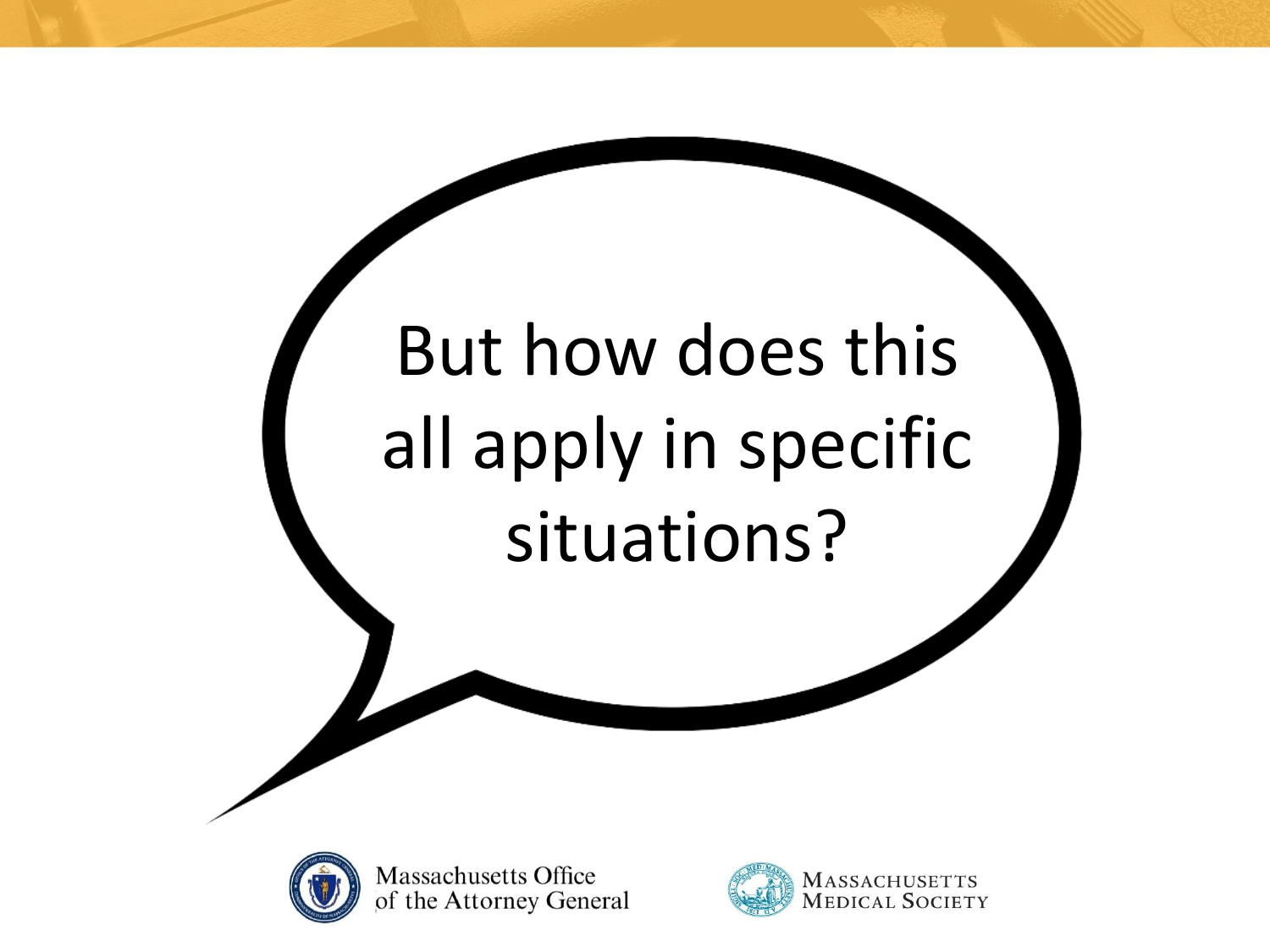A 38-year-old patient was recently discharged after a voluntary psychiatric commitment but had a relapse of symptoms and is brought to your office by his wife. His wife divulges that the patient has a firearm and is concerned about his access to the weapon.



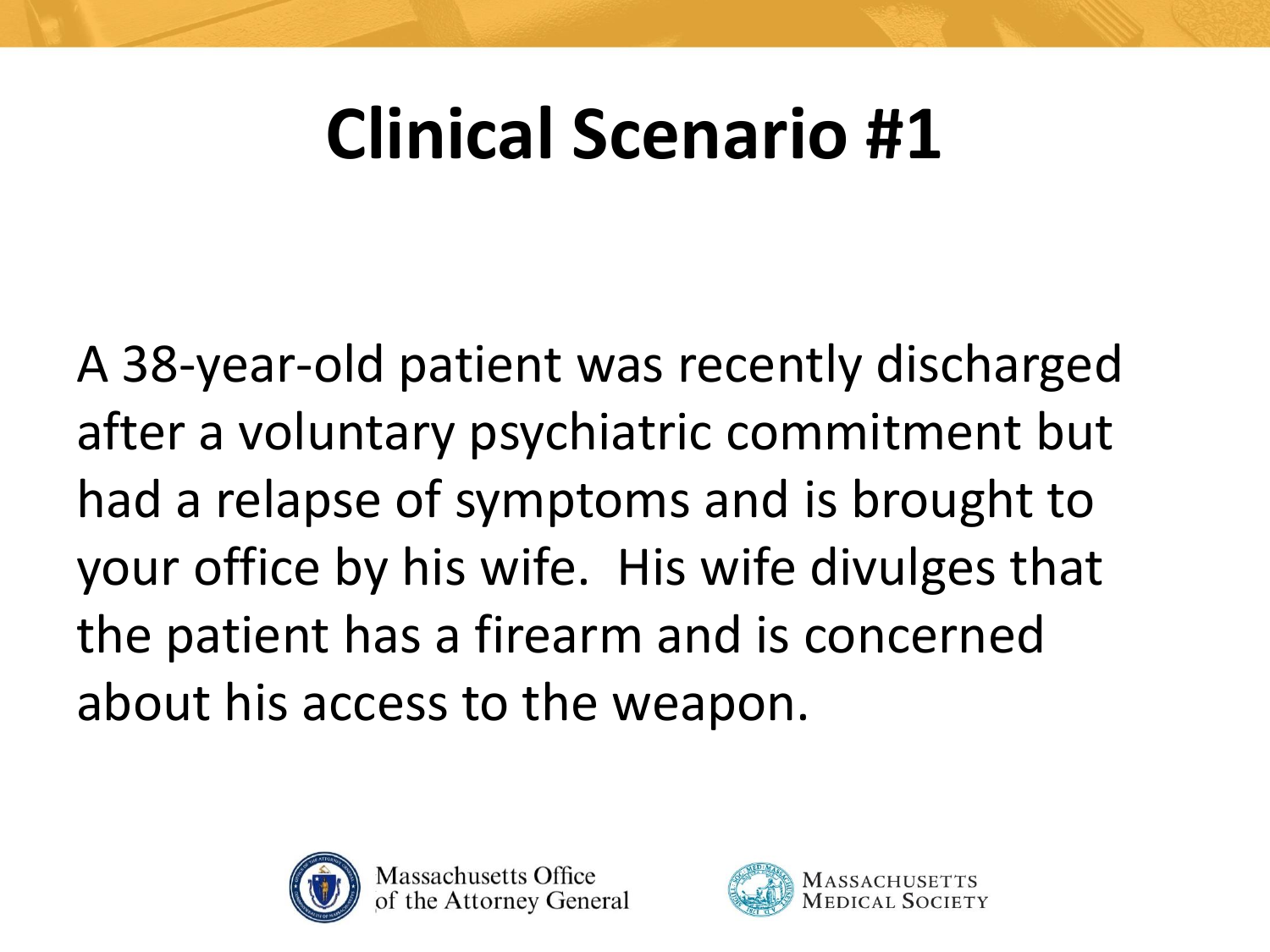A 6-year-old patient comes to the ER by ambulance with a gunshot wound. He says he was home alone and playing with his father's unlocked gun.



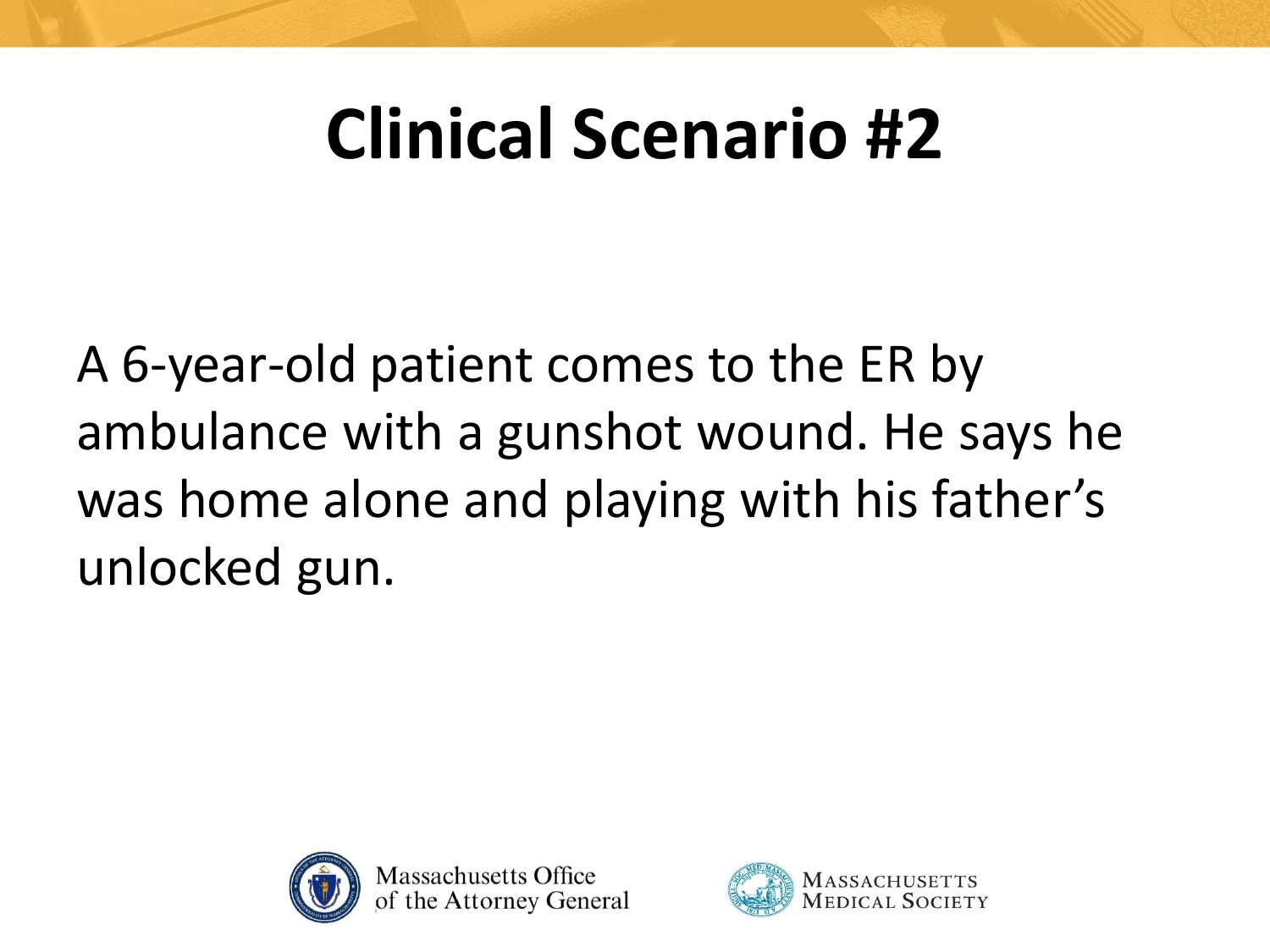A 50-year-old female patient is concerned because her 16-year-old son now has an illegal gun. She wants to get the gun out of the house, but she does not want her son to go to jail.



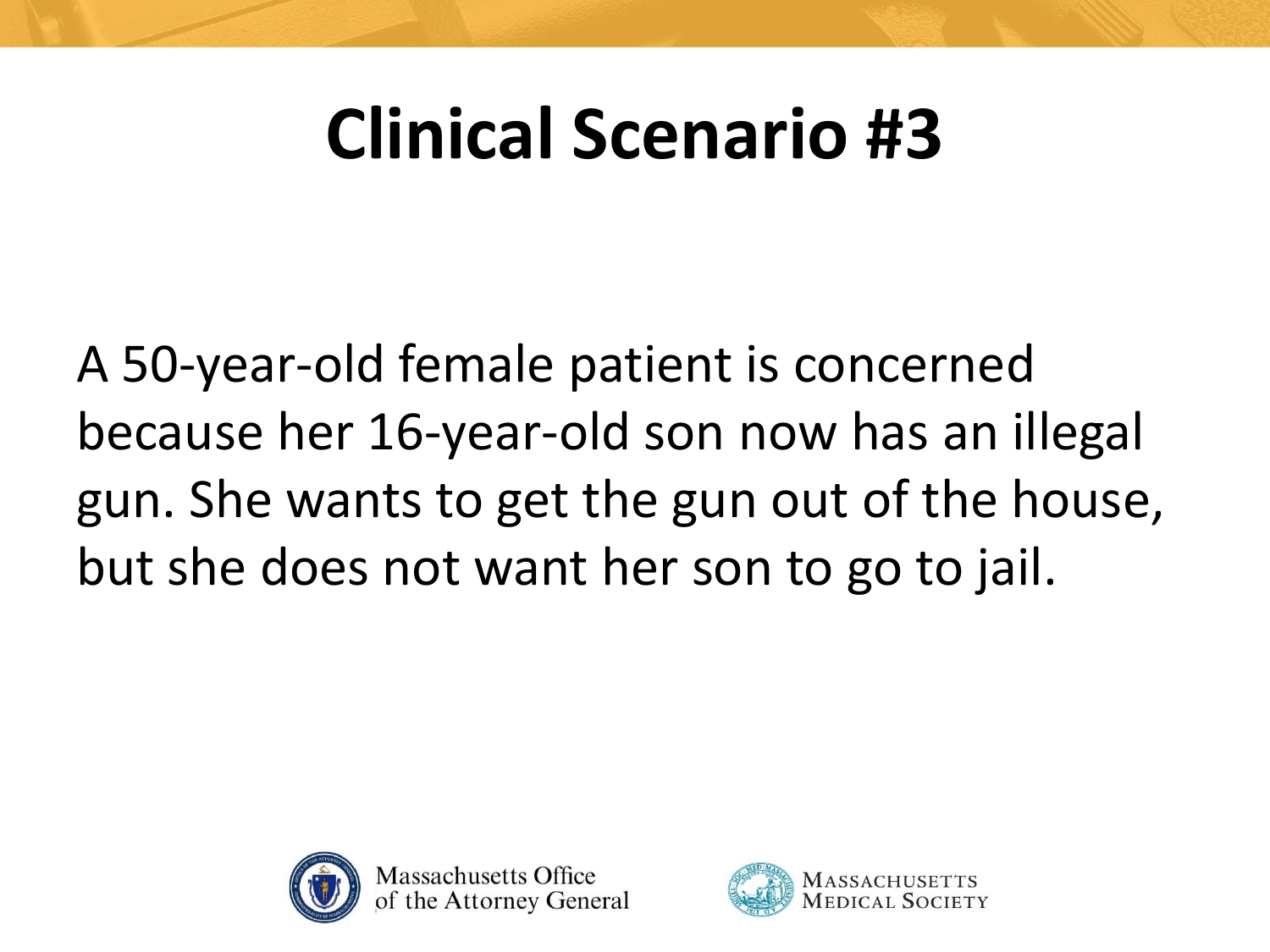A 40-year-old female patient comes in for a routine check-up. She has three young children in her household. When asked about gun safety, she refuses to answer.



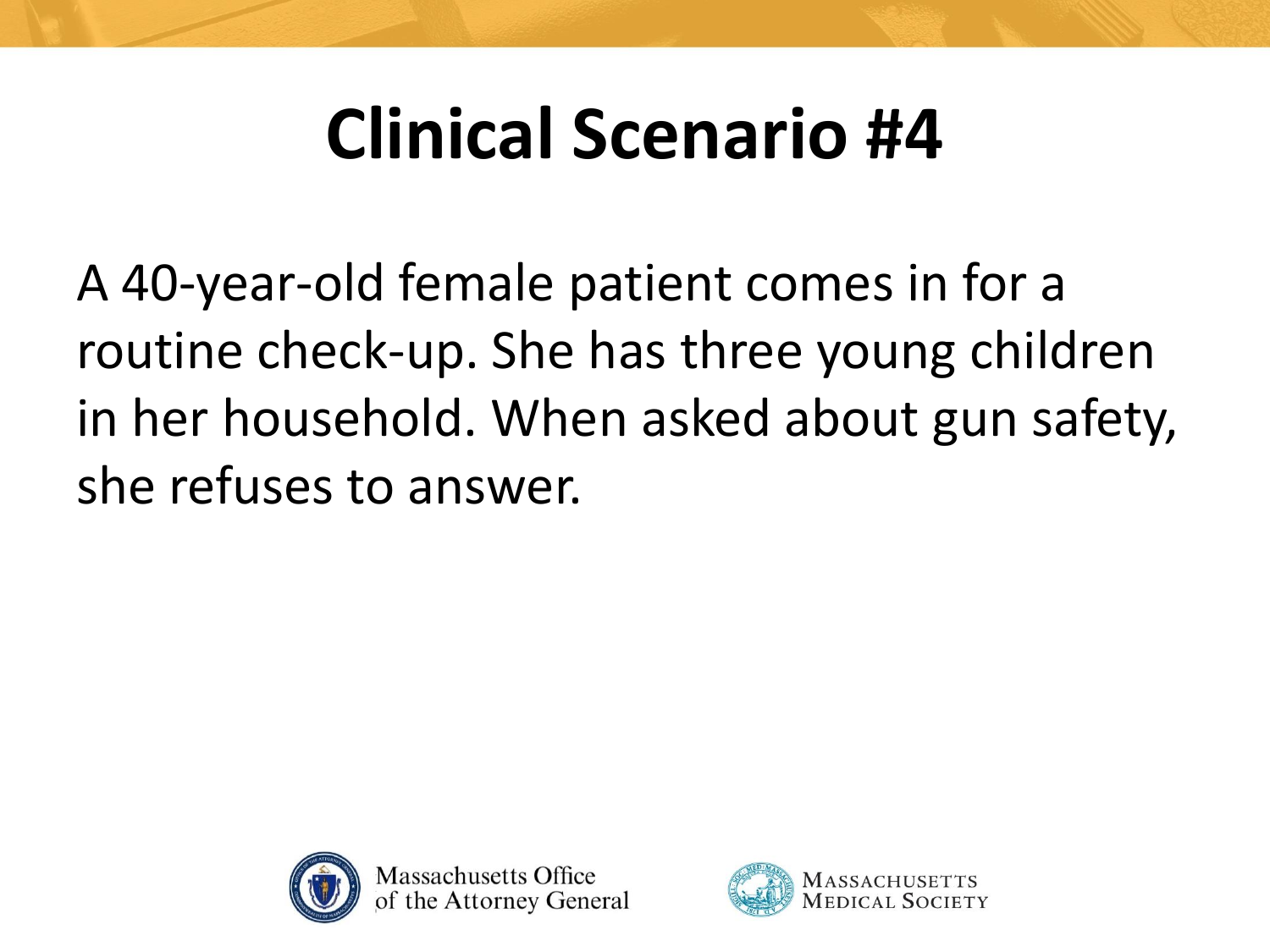A 22-year-old female patient comes in for a check up with a deep cut on her cheek and bruises in various stages of healing all over her body. She states that her boyfriend hit her and that her boyfriend has a gun.